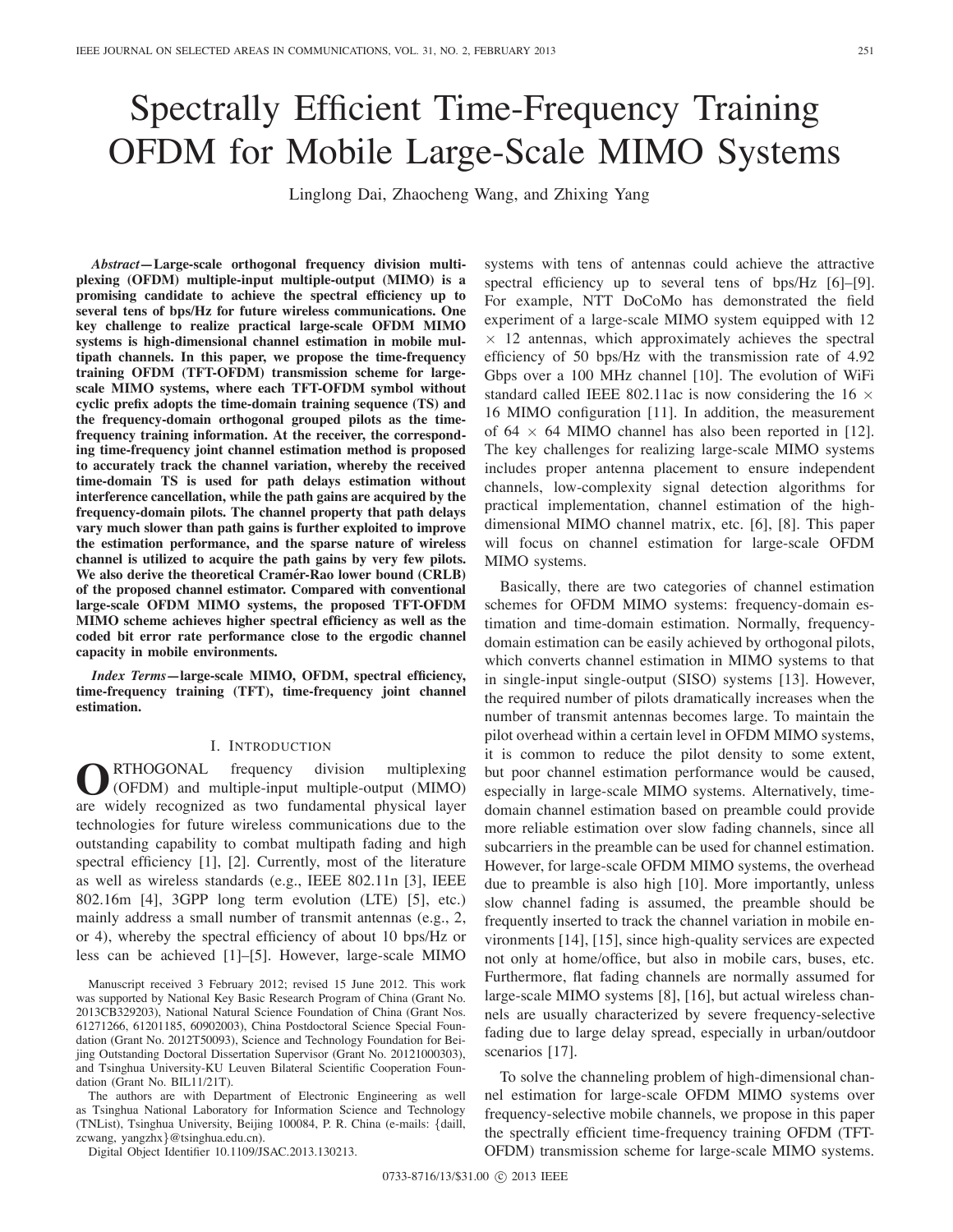Specifically, the contributions of this paper are summarized as follows:

- 1) Without cyclic prefix (CP) in standard OFDM (which is explicitly referred as "CP-OFDM" in the sequel), we propose a novel OFDM transmission scheme called TFT-OFDM, which jointly adopts the one-sample shifted time-domain training sequence (TS) and the frequency-domain orthogonal grouped pilots as the timefrequency training information for every OFDM data block. The corresponding time-frequency joint channel estimation scheme for TFT-OFDM MIMO is also proposed, whereby the received time-domain TS is directly used for path delays estimation without interference cancellation, while the path gains are acquired by the frequency-domain grouped pilots;
- 2) We further exploit the channel property that path delays vary much slower than path gains to improve the path delay estimation accuracy by averaging dozens of received TSs, and employ the sparse nature of wireless channels to acquire the path gains by only a very small amount of pilots. Therefore, the proposed scheme achieves higher spectral efficiency than frequencydomain based channel estimations where plenty of pilots are required to estimate both path delays and path gains;
- 3) We also propose the TFT-OFDM based transmission frame composed of one preamble and the subsequent TFT-OFDM subframes, whereby the preamble is used to provide an initial reliable channel estimate. Unlike the preamble-based time-domain channel estimation schemes rely heavily on the preamble, channel tracking of the proposed TFT-OFDM MIMO scheme is achieved by time-frequency joint channel estimation realized in every TFT-OFDM subframe. Thus, compared with the time-domain preamble based solutions, the preamble in the proposed scheme can be used much less frequently in mobile environments, leading to the higher spectral efficiency of the TFT-OFDM MIMO scheme;
- 4) Moreover, the Cramér-Rao lower bound (CRLB) of the proposed channel estimator is derived in this paper, which is approached by simulation results. We also show that TFT-OFDM enjoys the near-capacity performance much better than conventional schemes over doublyselective channels as well as the robustness to mobile channels.

The rest of this paper is organized as follows. The system model of the proposed TFT-OFDM MIMO scheme is presented in Section II. The preamble-based channel estimators in both the time and frequency domains are discussed in Section III. Section IV addresses the channel tracking and data detection for TFT-OFDM MIMO systems. The performance analysis of the proposed scheme is provided in Section V before simulation results are presented in Section VI. Finally, conclusions are drawn in Section VII.

*Notation*: The boldface letters are used to denote matrices and vectors. The upper- and lower-case characters are used to represent quantities in the frequency and time domains, respectively.  $\mathbf{F}_N$  is the  $N \times N$  normalized discrete Fourier transform (DFT) matrix with the  $(n + 1, k + 1)$ th entry



Fig. 1. Time-frequency signal structure comparison: a) CP-OFDM MIMO with frequency-domain training information (pilots) only; b) The proposed TFT-OFDM MIMO with both time- and frequency-domain training information for every OFDM data block.

 $\exp(-j2\pi n k/N)$  $\sqrt{N}$ . **I**<sub>N</sub> is the  $N \times N$  identity matrix, and  $\mathbf{0}_{M \times N}$  is the  $M \times N$  zero matrix. ⊗ means the circular correlation.  $(\cdot)^{*}$ ,  $(\cdot)^{T}$ ,  $(\cdot)^{H}$ ,  $(\cdot)^{-1}$ ,  $(\cdot)^{\dagger}$  and  $|\cdot|$  denote the complex conjugate, transpose, conjugate transpose, matrix inversion, Moore-Penrose matrix inversion and absolute operations, respectively.  $Tr{\{\cdot\}}$ ,  $E{\{\cdot\}}$ , and  $det{\{\cdot\}}$  stand respectively for trace, expectation, and determinant operators.  $\hat{x}$  means the estimate of x-Finally diagonal is a diagonal matrix with u at estimate of x. Finally, diag{**u**} is a diagonal matrix with **u** at its main diagonal.

# II. SYSTEM MODEL

In this section, the time-frequency signal structure of the proposed TFT-OFDM MIMO scheme is described at first, and then the system model is presented.

#### *A. Time-Frequency Signal Structure of TFT-OFDM*

Fig. 1 compares the time-frequency signal structure of CP-OFDM MIMO and the proposed TFT-OFDM MIMO. As shown in Fig. 1 (b), the TFT-OFDM signals are transmitted frame by frame, whereby each frame is composed of one preamble with its cyclic extension and the following  $U$  TFT-OFDM symbols (subframes). We assume  $N_t$  transmit antennas and  $N_r$  receive antennas in MIMO systems.

In the time domain, unlike CP-OFDM where the CP is utilized as the guard interval, the ith TFT-OFDM symbol  $\mathbf{s}_{i}^{(p)}$  $i \leq i \leq U$ ) for the pth transmit antenna  $(1 \leq i \leq N_i)$  is composed of the length N OEDM symbol  $p \le N_t$ ) is composed of the length-N OFDM symbol  $\mathbf{x}_i^{(p)} = [x_{i,0}^{(p)}, x_{i,1}^{(p)}, \cdots, x_{i,N-1}^{(p)}]^T$  and the followed length-M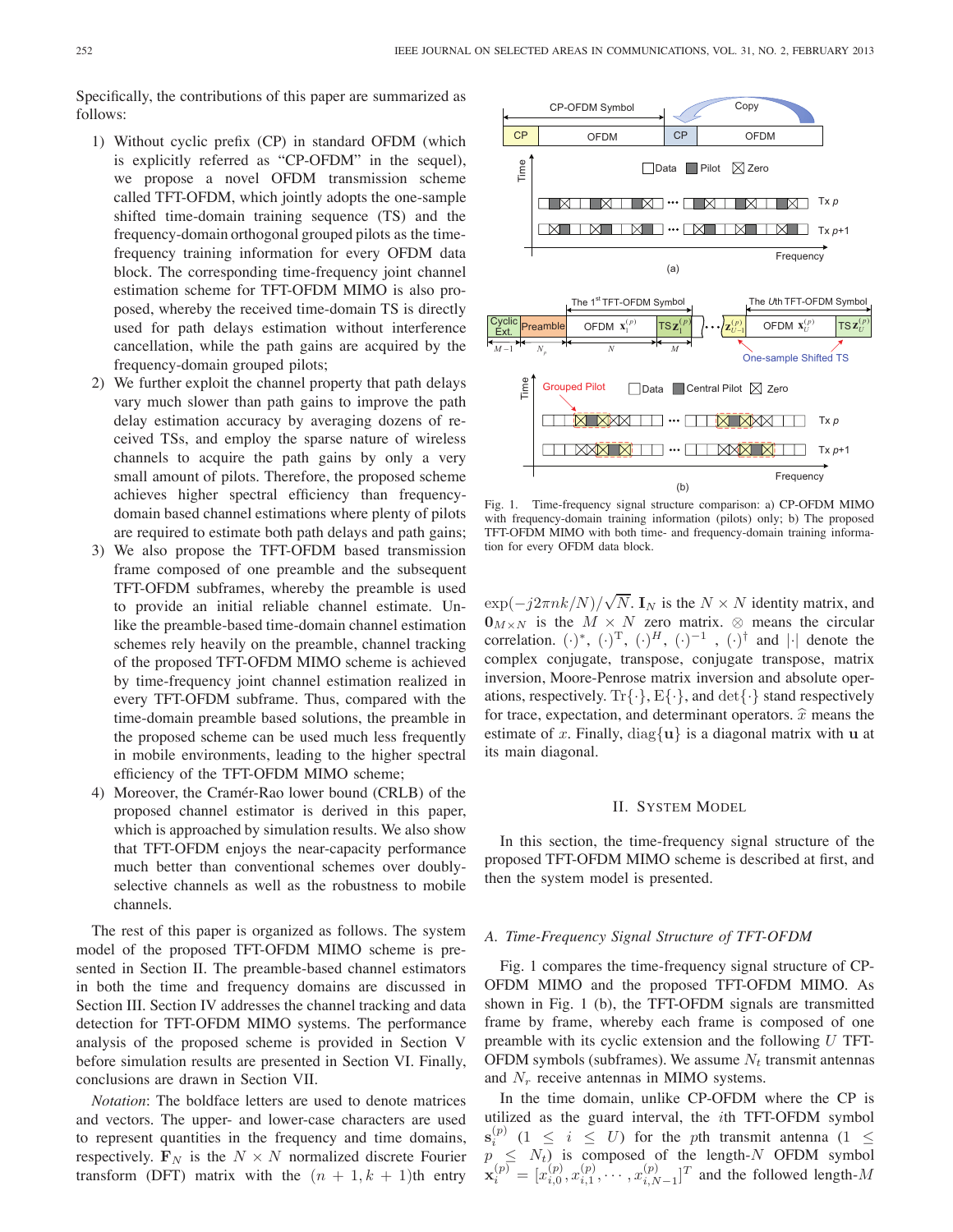$$
\mathbf{TS} \ \mathbf{z}_{i}^{(p)} = [z_{i,0}^{(p)}, z_{i,1}^{(p)}, \cdots, z_{i,M-1}^{(p)}]^T \text{ as below}
$$
\n
$$
\mathbf{s}_{i}^{(p)} = \begin{bmatrix} \mathbf{x}_{i}^{(p)} \\ \mathbf{z}_{i}^{(p)} \end{bmatrix}_{(N+M)\times 1} = \begin{bmatrix} \mathbf{F}_{N}^{H} \mathbf{X}_{i}^{(p)} \\ \mathbf{z}_{i}^{(p)} \end{bmatrix}_{(N+M)\times 1}, \quad (1)
$$

where  $X_i^{(p)} = F_N x_i^{(p)}$ . Since it has been proved in [18] that constant TS within the transmission frame is not ontimal for constant TS within the transmission frame is not optimal for channel tracking, the TS  $\mathbf{z}_i^{(p)}$  of the *i*th TFT-OFDM symbol<br>will be generated by cyclically shifting the basic TS  $\mathbf{z}^{(p)}$  – will be generated by cyclically shifting the basic TS  $z^{(p)}$  =  $[z_0^{(p)}, z_1^{(p)}, \cdots, z_{M-1}^{(p)}]^T$  by *i* samples to the left according to

$$
\mathbf{z}_{i}^{(p)} = \begin{bmatrix} \mathbf{0}_{(M-i)\times i} & \mathbf{I}_{M-i} \\ \mathbf{I}_{i} & \mathbf{0}_{i\times(M-i)} \end{bmatrix} \mathbf{z}^{(p)},
$$
(2)

where  $z^{(p)}$  for the pth transmit antenna is the Zadoff-Chu sequence (also known as generalized Chirp-like (GCL) sequence) [19] defined by

$$
z_m^{(p)} = \exp\left(j\frac{M-1}{M}\pi m^2 r_p\right), 0 \le m \le M - 1,\tag{3}
$$

where  $r_p$  is relatively prime to M. The Zadoff-Chu sequences have ideal autocorrelation and the optimal crosscorrelation equals to the theoretical Sarwate bound [20]. In addition, the Zadoff-Chu sequences with constant envelope both in the time and frequency domains achieve the lowest peak-to-average power ration (PAPR) of 0 dB. Moreover, according to (2), we have

$$
\mathbf{z}_{i+1}^{(p)} = [z_{i,1}^{(p)}, z_{i,2}^{(p)}, \cdots, z_{i,M-1}^{(p)}, z_{i,0}^{(p)}]^T, \tag{4}
$$

which indicates that the TSs  $z_i^{(p)}$  and  $z_{i+1}^{(p)}$ <br> **TELOEDM** symbols are evolvedly shifted which indicates that the TSs  $z_i^{(p)}$  and  $z_{i+1}^{(p)}$  for two adjacent TFT-OFDM symbols are cyclically shifted to the left by one sample, i.e., the first  $M - 1$  samples of  $\mathbf{z}_{i+1}^{(p)}$  is identical with the last  $M - 1$  samples of  $\mathbf{z}_i^{(p)}$ . Thus, the one-sample<br>chifted non-constant  $\text{TS}_c$   $\left[\mathbf{z}_i^{(p)}\right]$  is TET OFDM could also shifted non-constant TSs  $\{z_i^{(p)}\}_{i=1}^U$  in TFT-OFDM could also<br>preserve the evolic property of the transmitted data stream preserve the cyclic property of the transmitted data stream when constant TSs are used instead. This property is useful for low-complexity equalization [21] as well as accurate timing/frequency synchronization [22].

In the frequency domain, TFT-OFDM MIMO systems adopts G orthogonal pilot groups randomly scattered within the signal bandwidth, where each pilot group has only one non-zero central pilot in the middle surrounded by  $d$  zero pilots on the left and right sides (in Fig. 1 (b),  $d = 1$ is used as an example). Although frequency-domain pilots are common in OFDM systems, the proposed pilot pattern has the following four distinct features: 1) In most OFDM systems, the pilots are regularly placed in the frequency domain, e.g., the equally-spaced comb-type pilots are used to achieve the optimal channel estimation performance [23], while the proposed pilots are randomly inserted instead; 2) The 2d zero pilots are used to alleviate the potential inter-carrierinterference (ICI) imposed on the central pilot over fast fading channels. Since ICI is dominantly caused by the neighboring subcarriers [24],  $d = 1$  could be used for TFT-OFDM even the channel is varying fast. Note that for large-scale MIMO systems typically used in mobile channels with not very high speed,  $d = 0$  can be adopted; 3) The subcarrier index set of the central pilots can be denoted by

$$
\mathbf{G}^{(p)} = [g_0 + O_p, g_1 + O_p, \cdots, g_{G-1} + O_p]^T, \quad (5)
$$

where  $O_p = (d + 1)(p - 1)$  is the subcarrier offset for the pth transmit antenna. To ensure the orthogonality of the grouped pilots associated with all  $N_t$  transmit antennas,  $(N_t - 1)(2d + 1)$  extra zero pilots are usually required for each grouped pilot having  $2d + 1$  pilots. However, due to the existence of the  $2d$  zero pilots around the central pilot, the grouped pilots for adjacent two transmit antennas could overlap d zero pilots, e.g., only  $(N_t - 1)(d + 1)$  instead of  $(N_t-1)(2d+1)$  extra zero pilots will be required; 4) The 2d zero pilots naturally permit pilot power boosting technique [1] because the power originally dedicated to them can be used by the central pilot instead, i.e., the central pilots could be  $X_{ik}^{(p)} = \sqrt{2d+1}$  for  $k \in \mathbf{G}^{(p)}$  if the average power of the data subcarriers is  $E\{ |X_{i,k}^{(p)}|^2 \} = 1$  for  $k \notin G^{(p)}$ . However, without loss of generality the pilot power is assumed to be without loss of generality, the pilot power is assumed to be the same as the useful data, i.e.,  $X_{i,k}^{(p)} = 1$  for  $k \in \mathbf{G}^{(p)}$  in this paper this paper.

The length- $N_p$  basic preamble  $\mathbf{c} = \mathbf{F}_{N_p}^H \mathbf{C}$  is also a Zadoff-<br>in sequence defined by (3), where  $N_p$  (instead of M) and Chu sequence defined by (3), where  $N_p$  (instead of M) and<br> $p = 1$  are used. Based on basis programble a the programble  $r_p = 1$  are used. Based on basic preamble **c**, the preamble for the *p*th transmit antenna  $\mathbf{c}^{(p)} = [c_0^{(p)}, c_1^{(p)}, \cdots, c_{N_p-1}^{(p)}]^T$  is then generated by then generated by

$$
\mathbf{c}^{(p)} = \mathbf{F}_{N_p}^H \mathbf{C}^{(p)} = \mathbf{F}_{N_p}^H \text{diag} \left\{ \mathbf{C} \right\} \mathbf{W}^{(p)}, \tag{6}
$$

where  $\mathbf{W}^{(p)} = [0, e^{-j\frac{2\pi}{N_t}(p-1)}, \cdots, e^{-j\frac{2\pi}{N_t}(N_p-1)(p-1)}]^T$ ,  $\mathbf{C}^{(p)} = \text{diag} \{ \mathbf{C} \} \mathbf{W}^{(p)}$  denotes the FT of  $\mathbf{c}^{(p)}$ , and  $N_p = N M$  is assumed Finally, the quality extension  $\tilde{\mathbf{z}}^{(p)}$  of langth  $N_t M$  is assumed. Finally, the cyclic extension  $\tilde{\mathbf{c}}^{(p)}$  of length  $M - 1$  is generated by

$$
\widetilde{\mathbf{c}}^{(p)} = \left[ \begin{array}{cc} \mathbf{0}_{(M-1)\times 1} & \mathbf{I}_{M-1} \end{array} \right] \mathbf{c}^{(p)}.
$$
 (7)

One remark to make is that, although the preamble insertion is common in OFDM MIMO systems [1], [8], [14], [15] where the preamble-based channel estimation will be used to detect all the following OFDM symbols over slowly timevarying channels<sup>1</sup>, it will be shown later in Section V that the preamble in the proposed TFT-OFDM MIMO scheme is used only to acquire the initial channel estimation, while the channel tracking for the subsequent TFT-OFDM symbols are realized by exploiting the time-frequency training information in every TFT-OFDM symbol. Therefore, the subframe number  $U$  in the transmission frame could still be large even when the channel is varying fast.

#### *B. System Model of TFT-OFDM MIMO*

In MIMO systems, for a certain receive antenna<sup>2</sup>, the channel impulse response (CIR)  $h_{p}^{(p)}$  associated with the *pth*<br>transmit antenna during the *i*<sup>th</sup> TELOEDM symbol can be transmit antenna during the ith TFT-OFDM symbol can be denoted by

$$
\mathbf{h}_i^{(p)} = [h_{i,0}^{(p)}, h_{i,1}^{(p)}, \cdots, h_{i,L-1}^{(p)}]^T, \tag{8}
$$

<sup>1</sup>Alternatively, the time-domain interpolation between separated preambles can be used to improve the channel tracking capability, but the preamble should be frequently inserted to ensure the reliable performance over fast fading channels.

<sup>2</sup>As the time-frequency training information in every TFT-OFDM symbol will be exploited by every receive antenna adopting the identical processing, the receive antenna index will be omitted from now on.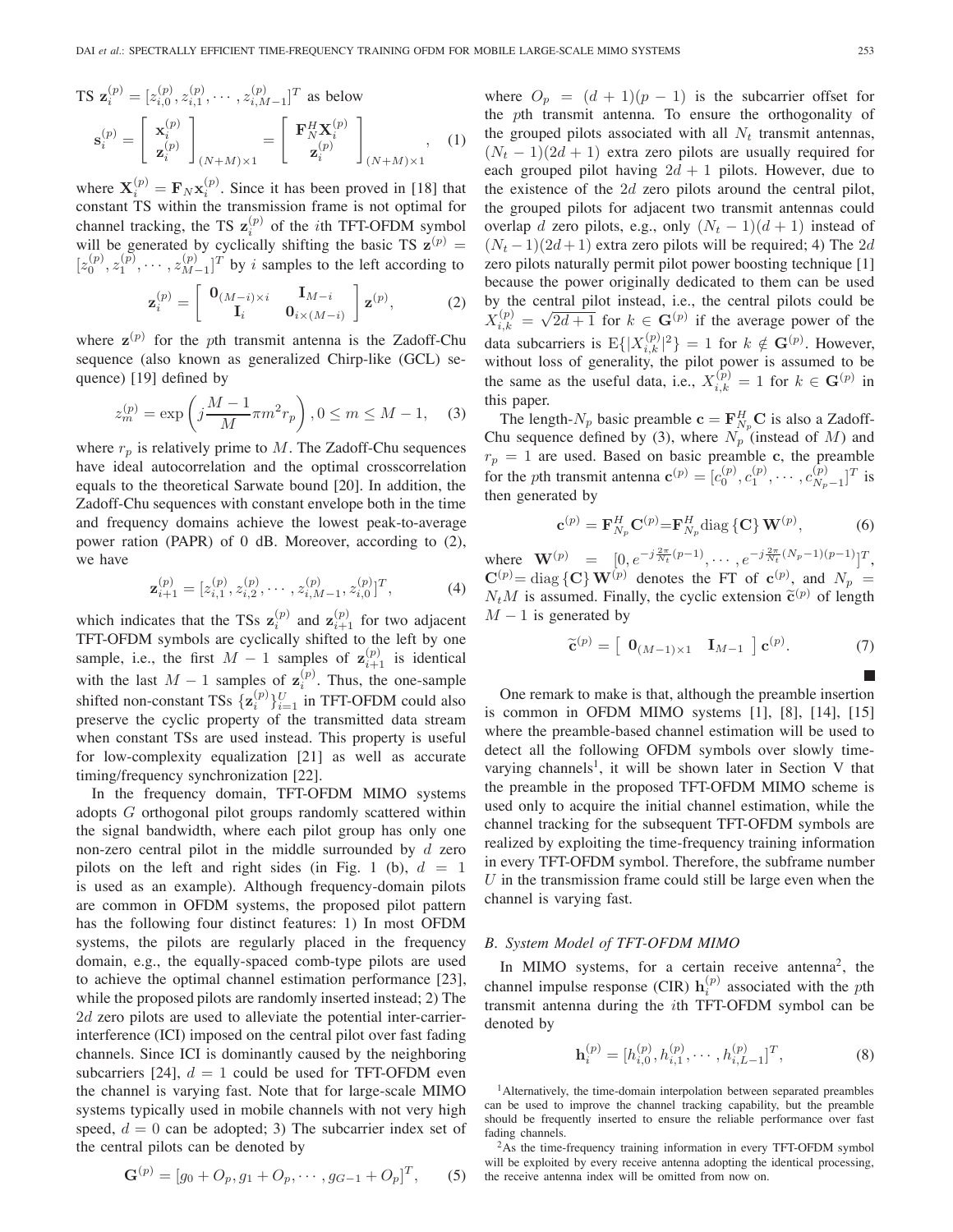where  $h_{i,l}^{(p)}$  is the path gain of the *l*th path with the path delay  $\tau_l^{(p)}$ , L denotes the maximum channel spread, and  $L = M$ <br>is assumed to avoid the interference between two neighboring is assumed to avoid the interference between two neighboring OFDM data blocks, so we have  $N_p = N_t M = N_t L$ . Note that although the delay spread  $L$  maybe large in frequencyselective channels, the number of most significant taps (or resolvable paths)  $Q$  is usually much smaller than the channel length L, i.e.,  $Q \ll L$ , because of the sparse nature of wireless channels, especially for wideband communications [25], [26]. For example, the ITU Vehicular B channel [27] with the maximum delay spread of 20  $\mu s$ , which is equivalent to  $L = 200$  samples at the system sampling rate of 10 MHz, has only  $Q = 6$  resolvable paths. Furthermore, it has been proved that the path delays  $\{\tau_l^{(p)}\}_{l=0}^{L-1}$  vary much slower than<br>path gains  $\{\mu_l^{(p)}\}_{l=0}^{L-1}$  (including phases and applitudes) [28] path gains  $\{h_{i,l}^{(p)}\}_{l=0}^{L-1}$  (including phases and amplitudes) [28],<br>[29] which is caused by the fact that the duration for the [29], which is caused by the fact that the duration for the delay of a path to change by one tap is inversely proportional to the signal bandwidth  $B$ , while the coherence time of the path gains is inversely proportional to the carrier frequency  $f_c$ . Since  $B \ll f_c$  for almost all of practical wireless systems, path delays would change much slower than path gains<sup>3</sup>.

At the receiver, the signals coming from different transmit antennas will mix together, and the received OFDM data block  $\mathbf{y}_i = [y_{i,0}, y_{i,1}, \cdots, y_{i,N-1}]^T$  after cyclicity reconstruction [21] [22] is tion [21], [32] is

$$
\mathbf{y}_i = \sum_{p=1}^{N_t} \mathbf{x}_i^{(p)} \otimes \mathbf{h}_i^{(p)} + \mathbf{w}_0,
$$
 (9)

where  $\mathbf{w}_i = [w_{i,0}, w_{i,1}, \cdots, w_{i,N-1}]^T$  denotes the additive<br>white Gaussian poise (AWGN) vector with zero mean and the white Gaussian noise (AWGN) vector with zero mean and the variance of  $\sigma^2 \mathbf{I}_N$ .

Applying DFT to  $y_i$  above, the received signal  $Y_{i,k}$  on the kth subcarrier could be presented by

$$
Y_{i,k} = \sum_{p=1}^{N_t} X_{i,k}^{(p)} H_{i,k}^{(p)} + W_{i,k}, \quad 0 \le k \le N - 1,\qquad(10)
$$

where  $\mathbf{H}_{i}^{(p)} = [H_{i,0}^{(p)}, H_{i,1}^{(p)}, \cdots, H_{i,N-1}^{(p)}]^T$  is the channel frequency response (CFR) of  $\mathbf{h}_i^{(p)}$ , and we have

$$
\mathbf{H}_i^{(p)} = \sqrt{N} \mathbf{F}_{N,L} \mathbf{h}_i^{(p)},\tag{11}
$$

where  $\mathbf{F}_{N,L}$  of size  $N \times L$  denotes the first L columns of the DFT matrix  $\mathbf{F}_N$ . In addition, we use  $\mathbf{H}_0^{(p)}$  and  $\mathbf{h}_0^{(p)}$  to denote the CFR and CIR during the preamble, respectively.

#### III. PREAMBLE-BASED CHANNEL ESTIMATION

Based on the preamble of the TFT-OFDM transmission frame, the initial channel estimation can be achieved either in the time or frequency domain. Their equivalence will be also proved in this section.

#### *A. Time-Domain Channel Estimation*

The received preamble  $\mathbf{d}_0 = [d_{0,0}, d_{0,1}, \cdots, d_{0,N_p-1}]^T$ <br>the time domain at the receive ortenne is immune from in the time domain at the receive antenna is immune from the inter-block-interference (IBI) due to the protection of the cyclic extension, so  $\mathbf{d}_0$  can be expressed by

$$
\mathbf{d}_0 = \sum_{p=1}^{N_t} \mathbf{c}^{(p)} \otimes \mathbf{h}_0^{(p)} + \mathbf{v}_0 = \sum_{p=1}^{N_t} \mathbf{c}_0^{(p)} \mathbf{h}_0^{(p)} + \mathbf{v}_0 = \mathbf{c}_0 \mathbf{h}_0 + \mathbf{v}_0,
$$
\n(12)

where  $\mathbf{c}_0^{(p)}$  is the  $N_p \times L$  circulant matrix with the first column being the preamble  $\mathbf{c}^{(p)}$ ,  $\mathbf{c}_0 = \left[ \mathbf{c}_0^{(1)}, \mathbf{c}_0^{(2)}, \cdots, \mathbf{c}_0^{(N_t)} \right]$ denotes the  $N_p \times N_t L$  time-domain training matrix based on  $\{{\bf c}^{(p)}\}_{p=1}^{N_t}$ ,  ${\bf h}_0 = \left[{\left({\bf h}_0^{(1)}\right)^T}, {\left({\bf h}_0^{(2)}\right)^T}, \cdots, {\left({\bf h}_0^{(N_t)}\right)^T}\right]^T$ presents the  $N_t L \times 1$  equivalent "total" CIR for all  $N_t$  transmit antennas, and  $\mathbf{v}_0 = [v_{0,1}, v_{0,1}, \cdots, v_{0,N_p-1}]^T$  stands for the channal's AWGN vector with each element beying zero mean channel's AWGN vector with each element having zero mean and the variance of  $\sigma^2$ .

In (12), there are  $N_t L$  unknown parameters in  $h_0$  and  $N_p$ observations in **d**<sub>0</sub>. If  $N_p \geq N_t L$ , the time-domain channel estimate  $\hat{h}_0$  can be obtained by [33]

$$
\widehat{\mathbf{h}}_0 = \mathbf{c}_0^{\dagger} \mathbf{d}_0 = \left( \mathbf{c}_0^H \mathbf{c}_0 \right)^{-1} \mathbf{c}_0^H \mathbf{d}_0. \tag{13}
$$

We have  $E\left\{\widehat{\mathbf{h}}_0 - \mathbf{h}_0\right\} = E\left\{\left(\mathbf{c}_0^H \mathbf{c}_0\right)^{-1} \mathbf{c}_0^H \mathbf{v}_0\right\} = \mathbf{0}_{N_t L \times 1}$ due to every element of  $v_0$  has zero mean, so the mean square error (MSE) of the unbiased channel estimator (13) is

$$
MSE = E \left\{ \left( \hat{\mathbf{h}}_0 - \mathbf{h}_0 \right)^H \left( \hat{\mathbf{h}}_0 - \mathbf{h}_0 \right) \right\}
$$
  
= tr \left\{ \left( \mathbf{c}\_0^H \mathbf{c}\_0 \right)^{-1} \mathbf{c}\_0^H E \left\{ \mathbf{v}\_0 \mathbf{v}\_0^H \right\} \mathbf{c}\_0 \left( \mathbf{c}\_0^H \mathbf{c}\_0 \right)^{-1} \right\} (14)  
= \sigma^2 \text{tr} \left\{ \left( \mathbf{c}\_0^H \mathbf{c}\_0 \right)^{-1} \right\}.

According to the proof in the Appendix, the minimum MSE can be achieved by the following optimal design criterion

$$
\mathbf{c}_0^H \mathbf{c}_0 = N_t L \mathbf{I}_{N_t L}.
$$
 (15)

The corresponding MSE in  $(14)$  is then derived as<sup>4</sup>

$$
\text{MSE}_{\text{min}} = \sigma^2 \text{tr}\left\{ \frac{1}{N_t L} \mathbf{I}_{N_t L} \right\} = \sigma^2. \tag{16}
$$

It can be verified that the proposed preamble (6) meets the optimal design criterion (15). Thus, the minimum MSE (16) can be achieved, and the time-domain channel estimator (13) is then simplified by circular correlation [33] as

$$
\widehat{\mathbf{h}}_0 = \frac{1}{N_t L} \mathbf{c}_0^H \mathbf{d}_0 = \frac{1}{N_t L} \mathbf{c} \otimes \mathbf{d}_0.
$$
 (17)

#### *B. Frequency-Domain Channel Estimation*

The frequency-domain signal model (10) is also valid when  $N_p$ -point DFT instead of N-point DFT is used to produce the received preamble  $\mathbf{D}_0 = [D_{0,0}, D_{0,1}, \cdots, D_{0,N_p-1}]^T$  in the frequency domain, i.e.,

$$
\mathbf{D}_0 = \mathbf{C}_0 \mathbf{H}_0 + \mathbf{V}_0, \tag{18}
$$

<sup>3</sup>Taking a typical high-definition television (HDTV) wireless system with  $B = 8$  MHz and  $f_c = 770$  MHz for example [30], the path delays remain constant over hundreds of OFDM symbols, although the path gains may vary after several OFDM symbols. Another example is that, all the channel models provides by numerous communications standards employ the constant path delays [27], [31].

<sup>4</sup>As will be addressed in detail in the Appendix, the results here is consistent with those in [13], but we use distinct proof technique in this paper.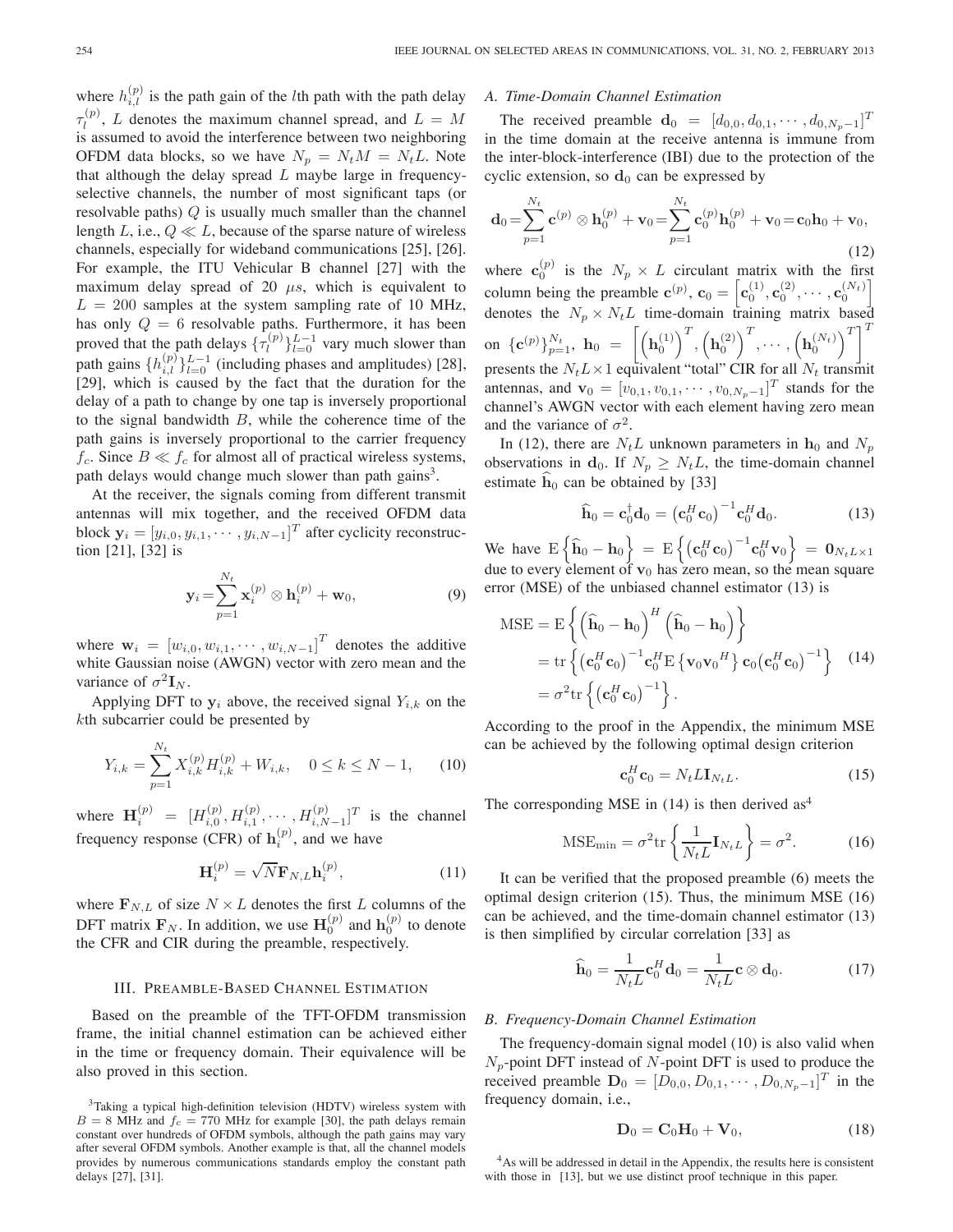where  $V_0 = \mathbf{F}_{N_p} \mathbf{v}_0$  denotes AWGN,  $\mathbf{D}_0 = \mathbf{F}_{N_p} \mathbf{d}_0$  presents the  $N_p$ -point DFT of the time-domain received preamble  $\mathbf{d}_0, \ \ \mathbf{C}_0 \ = \ \left[\text{diag}\left\{\mathbf{C}^{(1)}\right\}, \text{diag}\left\{\mathbf{C}^{(2)}\right\}, \cdots, \text{diag}\left\{\mathbf{C}^{(N_t)}\right\}\right]$ denotes the  $N_p \times N_t N_p$  frequency-domain training matrix based on  $\{C^{(p)}\}_{p=1}^{N_t}$ , and the CFR  $H_0$  during the preamble<br>can be related to the corresponding CIR h<sub>0</sub> by using (11) as can be related to the corresponding CIR  $h_0$  by using (11) as  $H_0 = F_0 h_0$ , where

$$
\mathbf{F}_0 = \begin{bmatrix} \mathbf{F}_{N_p, L} & \cdots & \mathbf{0}_{N_p \times L} \\ \vdots & \ddots & \vdots \\ \mathbf{0}_{N_p \times L} & \cdots & \mathbf{F}_{N_p, L} \end{bmatrix}_{N_t N_p \times N_t L} .
$$
 (19)

Since there are  $N_tN_p$  unknown parameters in  $H_0$  and only  $N_p$  observations in  $D_0$ , eq. (18) is an underdetermined problem without unique solution. However, this problem can be solved by using the relationship between the CFR  $\mathbf{H}_0$  and the CIR  $h_0$  as below

$$
\mathbf{D}_0 = \mathbf{C}_0 \mathbf{F}_0 \mathbf{h}_0 + \mathbf{V}_0 = \mathbf{A}_0 \mathbf{h}_0 + \mathbf{V}_0, \tag{20}
$$

where  $\mathbf{A}_0 = \mathbf{C}_0 \mathbf{F}_0$ , and the number of unknown parameters is reduced from  $N_tN_p$  in (18) to  $N_tL$  in (20). If  $N_p \geq N_tL$ , the channel estimation can be achieved by [13]

$$
\widehat{\mathbf{h}}_0 = \mathbf{A}_0^{\dagger} \mathbf{D}_0 = \left( (\mathbf{C}_0 \mathbf{F}_0)^H \mathbf{C}_0 \mathbf{F}_0 \right)^{-1} (\mathbf{C}_0 \mathbf{F}_0)^H \mathbf{D}_0.
$$
 (21)

Then, the CFR can be obtained by  $\hat{H}_0 = \mathbf{F}_0 \hat{h}_0 = \mathbf{F}_0 \mathbf{A}_0^{\dagger} \mathbf{D}_0$ .

# *C. Unification of The Time- and Frequency-Domain Channel Estimators*

The time-domain channel estimator (13) is based on timedomain signals  $\mathbf{d}_0$  and  $\mathbf{c}_0$ , while the frequency-domain channel estimator (21) depends on the frequency-domain signals  $D_0$  and  $C_0$ . Since  $D_0$  ( $C_0$ ) can be obtained once  $d_0$  ( $c_0$ ) is known, and vice versa, the time- and frequency-domain channel estimators (13) and (21) can be directly unified by the extracted DFT matrix  $\mathbf{F}_0$  denoted by (19).

Regarding to the optimal design criterion, we have in Section III-A derived (15) for the time-domain training matrix  $c_0$ , while it has been proved in [13] that the optimal frequencydomain channel estimator (21) is subject to the following optimal design criterion

$$
\mathbf{A}_0^H \mathbf{A}_0 = N_t L \mathbf{I}_{N_t L}.
$$
 (22)

Using the well-known shift property of DFT, it can be derived that

$$
\mathbf{F}_{N_p}\mathbf{c}_0 = \mathbf{C}_0\mathbf{F}_0 = \mathbf{A}_0. \tag{23}
$$

With the help of (23), the unification of the optimal design criteria (15) and (22) for the time- and frequency-domain channel estimators, respectively, can be revealed by

$$
\mathbf{c}_0^H \mathbf{c}_0 = \left(\mathbf{F}_{N_p}^H \mathbf{A}_0\right)^H \mathbf{F}_{N_p}^H \mathbf{A}_0 = \mathbf{A}_0^H \left(\mathbf{F}_{N_p} \mathbf{F}_{N_p}^H\right) \mathbf{A}_0 = \mathbf{A}_0^H \mathbf{A}_0. \tag{24}
$$

It reads clear from (24) that the different design criteria (15) and (22) are essentially equivalent.

Therefore, the time- and frequency-domain channel estimators as well as their corresponding optimal design criteria can be unified under the same framework.

# IV. CHANNEL TRACKING AND DATA DETECTION

The preamble-based initial channel estimation becomes outdated to detect the subsequent TFT-OFDM symbols over fast time-varying channels. This section addresses the cyclicity reconstruction and the channel tracking for every TFT-OFDM symbols within the transmission frame to achieve reliable data detection.

#### *A. Cyclicity Reconstruction of the OFDM Symbol*

In CP-OFDM systems, the cyclicity property of the received OFDM symbol is naturally restored due to the insertion of CP. In the proposed TFT-OFDM scheme, the CP is replaced by the known one-sample shifted TS to improve the spectral efficiency. However, the absence of CP would destroy the cyclicity property of the received OFDM symbol over multipath fading channels [21], [32], and cyclicity reconstruction is required to achieve the low-complexity frequency domain equalization similar to that widely used in CP-OFDM.

Due to the multipath propagation, the received OFDM symbol  $y_i$  of the *i*th TFT-OFDM symbol can be expressed by

$$
\mathbf{y}_{i} = \sum_{p=1}^{N_{t}} \left( \mathbf{h}_{i, \text{ISI}}^{(p)} \mathbf{x}_{i} + \mathbf{h}_{i-1, \text{IBI}}^{(p)} \left[ \begin{array}{c} \mathbf{0}_{(N-M) \times 1} \\ \mathbf{z}_{i-1}^{(p)} \end{array} \right]_{N \times 1} \right) + \mathbf{w}_{i},\tag{25}
$$

where  $\mathbf{h}_{i,ISI}^{(p)}$  and  $\mathbf{h}_{i,IBI}^{(p)}$  present the  $N \times N$  Toeplitz<br>lower and upper triangular matrix with the first collower and upper triangular matrix with the first column  $[h_{i,j}^{(p)}, h_{i,1}^{(p)}, \cdots, h_{i,L-1}^{(p)}, 0, \cdots, 0]^T$  and the first row  $[0, \dots, 0, h_{i,L-1}^{(p)}, h_{i,L-2}^{(p)}, \dots, h_{i,L}^{(p)}]^T$ , respectively, and  $\mathbf{w}_i = \mathbf{F}^H \mathbf{W}$ , denotes the AWGN vector. Using the overlap add  $\mathbf{F}_N^H \mathbf{W}_i$  denotes the AWGN vector. Using the overlap-add  $(N_{\text{A}})$  [34] algorithm by N<sub>r</sub> times, the cyclic prefix recon-(OLA) [34] algorithm by  $N_t$  times, the cyclic prefix reconstruction of  $y_i$  can be achieved by

$$
\widetilde{\mathbf{y}}_{i} = \mathbf{y}_{i} - \sum_{p=1}^{N_{t}} \left( \mathbf{h}_{i-1,\mathrm{IBI}}^{(p)} \begin{bmatrix} \mathbf{0}_{(N-M)\times 1} \\ \mathbf{z}_{i-1}^{(p)} \end{bmatrix}_{N\times 1} \right) + \left( \begin{bmatrix} \mathbf{d}_{i} \\ \mathbf{0}_{(N-M)\times 1} \end{bmatrix} - \sum_{p=1}^{N_{t}} \mathbf{h}_{i,\mathrm{ISI}}^{(p)} \begin{bmatrix} \mathbf{z}_{i}^{(p)} \\ \mathbf{0}_{(N-M)\times 1} \end{bmatrix} \right)
$$

$$
= \sum_{p=1}^{N_{t}} \mathbf{h}_{i,\mathrm{CIR}}^{(p)} \mathbf{x}_{i}^{(p)} + \mathbf{w}_{i} + \begin{bmatrix} \mathbf{v}_{i} \\ \mathbf{0}_{(N-M)\times 1} \end{bmatrix} .
$$
\n(26)

where  $\mathbf{d}_i$  is the time-domain received TS of the *i*th TFT-OFDM symbol,  $\mathbf{h}_{i,\text{CIR}}^{(p)} = \mathbf{h}_{i,\text{ISI}}^{(p)} + \mathbf{h}_{i,\text{IBI}}^{(p)}$  means the circular matrix with the first column  $[h_0^{(p)}, h_1^{(p)}, \dots, h_{L-1}^{(p)}, 0, \dots, 0]^T$ .<br>In the first couation of (26) subtracting the second term on In the first equation of (26), subtracting the second term on the right means removing the IBI caused by the previous TSs  $\{z_{i-1}^{(p)}\}_{p=1}^{N_t}$ , and adding the third term indicates restoring the "tails" (buried in **d**<sub>i</sub>) of  $\{x_i^{(p)}\}_{p=1}^{N_t}$  over multipath channels.<br>Since any circular matrix can be diagonalized by the DET Since any circular matrix can be diagonalized by the DFT matrix [35], i.e.,  $\mathbf{h}_{i, \text{CIR}}^{(p)} = \mathbf{F}_{N}^{H} \mathbf{H}_{i}^{(p)} \mathbf{F}_{N}$ , applying DFT to  $\tilde{\mathbf{y}}_{i}$ <br>would produce the signal  $\mathbf{Y}_{i}$  in (10) as would produce the signal  $\overline{Y}_i$  in (10) as

$$
\mathbf{Y}_{i} = \mathbf{F}_{N}\widetilde{\mathbf{y}}_{i} = \sum_{p=1}^{N_{t}} \mathbf{F}_{N} \mathbf{F}_{N}^{H} \mathbf{H}_{i}^{(p)} \mathbf{F}_{N} \mathbf{x}_{i}^{(p)} + \mathbf{W}_{i} + \mathbf{v}_{i}'
$$
\n
$$
= \sum_{p=1}^{N_{t}} \mathbf{H}_{i}^{(p)} \mathbf{X}_{i}^{(p)} + \mathbf{W}_{i} + \mathbf{v}_{i}' = \mathbf{X}_{i} \mathbf{H}_{i} + \mathbf{W}_{i} + \mathbf{v}_{i}',
$$
\n(27)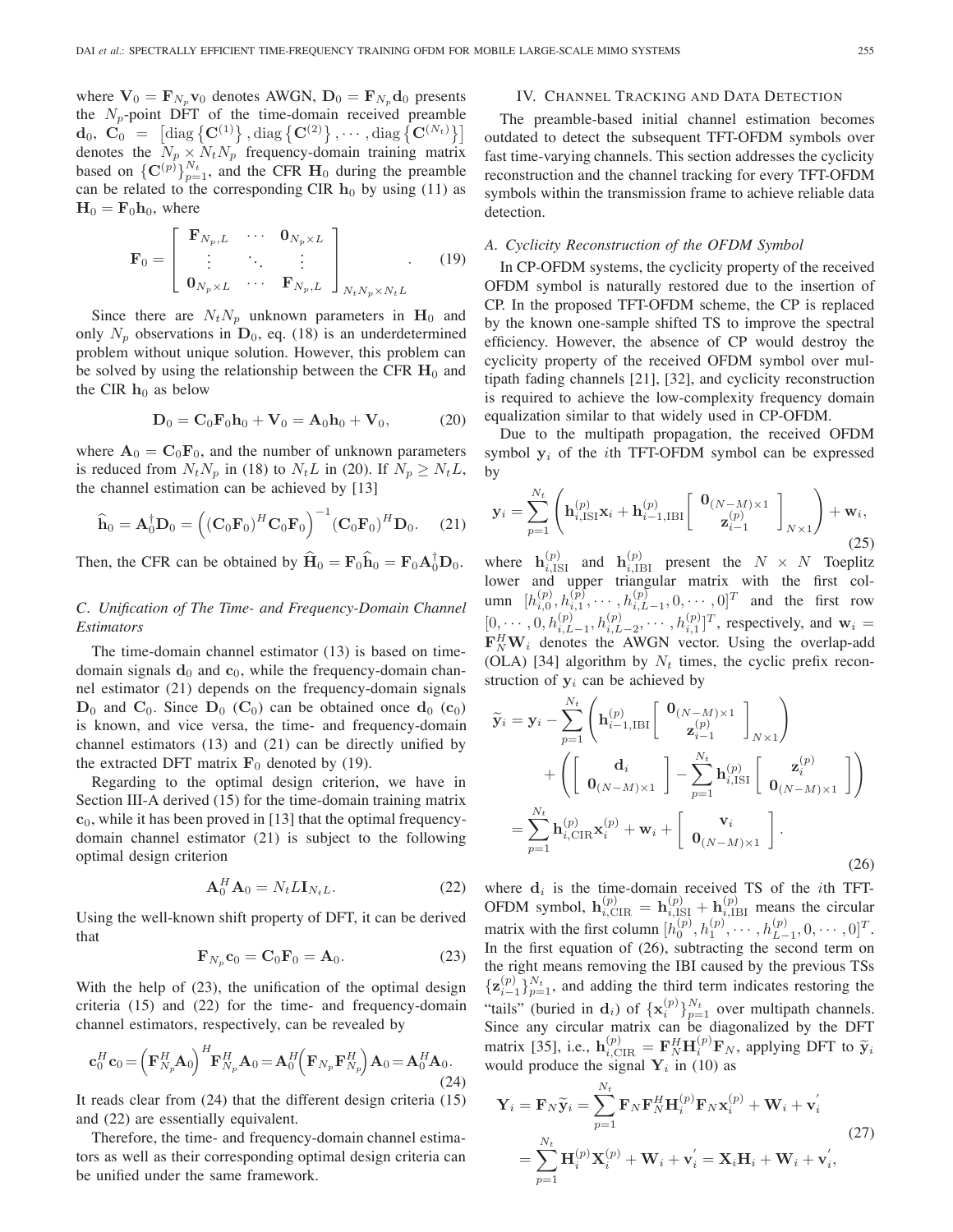where  
\n
$$
\mathbf{X}_{i} = \begin{bmatrix} \text{diag} \left\{ \mathbf{X}_{i}^{(1)} \right\}, \text{diag} \left\{ \mathbf{X}_{i}^{(2)} \right\}, \cdots, \text{diag} \left\{ \mathbf{X}_{i}^{(N_{t})} \right\} \end{bmatrix},
$$
\n
$$
\mathbf{H}_{i} = \left[ \left( \mathbf{H}_{i}^{(1)} \right)^{T}, \left( \mathbf{H}_{i}^{(2)} \right)^{T}, \cdots, \left( \mathbf{H}_{i}^{(N_{t})} \right)^{T} \right]^{T}, \mathbf{W}_{i} = \mathbf{F}_{N} \mathbf{w}_{i},
$$
\nand 
$$
\mathbf{y}_{i}^{'} = \mathbf{F}_{N} \left[ \mathbf{v}_{i}^{T} \quad \mathbf{0}_{1 \times (N_{t} - N_{t})} \right]^{T} \text{ is the additional AWGN}
$$

and  $\mathbf{v}'_i = \mathbf{F}_N [\mathbf{v}_i^T \ \mathbf{0}_{1 \times (N-M)}]^T$  is the additional AWGN<br>introduced by the evolucity reconstruction, whereby an extra introduced by the cyclicity reconstruction, whereby an extra noise term  $v_i$  buried in  $d_i$  has been involved. However, this would lead to negligible SNR loss of  $10\log_{10}\left(\frac{M+N}{N}\right)$  at the receiver since the TS length is usually much smaller than the OFDM data block length, e.g., the equivalent SNR loss is 0.26 dB when  $M = N/16$ .

Although similar to the cyclicity reconstruction method for SISO time-domain synchronous OFDM (TDS-OFDM) systems in [32], [36], the proposed algorithm (26) differs from those of [32], [36] in two aspects. Firstly, the conventional method in SISO scenarios is extended to be used in MIMO scenarios. Secondly and more importantly, the cyclicity reconstruction (26) is completed by only one step, while [32], [36] requires iterative processing (the iteration times is usually three or more).

In practical cyclicity reconstruction implementation, the actual CIR  $\mathbf{h}_{i-1}^{(p)}$  in (26) should be replaced by the estimate  $\mathbf{\hat{h}}_{i-1}^{(p)}$ , which has been obtained in the previous  $(i-1)$ <sup>th</sup> TFLOFDM which has been obtained in the previous  $(i-1)$ th TFT-OFDM symbol, and  $h_i^{(p)}$  in (26) can be either simply approximated<br>by  $\hat{h}_{i}^{(p)}$  or prodicted by the Kelman filter evoluting the by  $\hat{\mathbf{h}}_{i-1}^{(p)}$  or predicted by the Kalman filter exploiting the termoral correlation nature of the channel as well as the temporal correlation nature of the channel as well as the previous channel estimates  $\{\widehat{\mathbf{h}}_u^{(p)}\}_{u=0}^{i-1}$  [37]. It is worth noting<br>that the approximation of  $\mathbf{h}_i^{(p)}$  for cyclicity reconstruction<br>wound indeed incur some performance degradation due to the wound indeed incur some performance degradation due to the imperfect matching, but the performance loss is small due to the following two reasons: 1) As will be shown later, the time-frequency joint channel tracking method could achieve the CIR estimate with high accuracy in every TFT-OFDM symbol; 2) Since large-scale MIMO technique is mainly used in static or slow time-varying channels [6], [8]–[11], the CIR estimates in previous TFT-OFDM symbols could be efficiently exploited to produce a good approximation of the actual CIR in the current TFT-OFDM symbol.

#### *B. Time-Frequency Joint Channel Estimation*

In most OFDM MIMO systems, channel estimation is achieved in the time or frequency domain by using the timedomain preamble [8], [10] or the frequency-domain pilots [2], [13], [23], respectively. However, taking advantage of the time-frequency training of TFT-OFDM, channel tracking for TFT-OFDM can be realized by the following time-frequency joint channel estimation composed of two sequential steps: the TS-based *path delay* estimation and the pilot-based *path gain* estimation.

The received TS  $\mathbf{d}_i = [d_{i,0}, d_{i,1}, \cdots, d_{i,M-1}]^T$  of the *i*th  $T$  OEDM symbol is given by TFT-OFDM symbol is given by

$$
\mathbf{d}_{i} = \sum_{p=1}^{N_{t}} \left( \underline{\mathbf{h}}_{i,\mathrm{ISI}}^{(p)} \mathbf{z}_{i}^{(p)} + \underline{\mathbf{h}}_{i,\mathrm{IBI}}^{(p)} \mathbf{x}_{i,N-M:N-1}^{(p)} \right) + \mathbf{v}_{i}, \quad (28)
$$

where  $\mathbf{h}_{i,ISI}^{(p)}$  and  $\mathbf{h}_{i,IBI}^{(p)}$  denote the  $M \times M$  Toeplitz<br>lower and upper triangular matrix with the first column lower and upper triangular matrix with the first column

 $[h_{i,0}^{(p)}, h_{i,1}^{(p)}, \cdots, h_{i,L-1}^{(p)}, 0, \cdots, 0]^T$  and the first row<br>  $[0, \cdots, 0, h_{i,L-1}^{(p)}, h_{i,L-2}^{(p)}, \cdots, h_{i,1}^{(p)}]^T$ , respectively, and  $\mathbf{x}_{i,N-M:N-1}^{(p)}$  presents the last M elements of  $\mathbf{x}_i^{(p)}$ . The term  $\mathbf{y}_{i}^{(p)}$  . The term  $\mathbf{h}_{i,\text{IBI}}^{(p)} \mathbf{x}_{i,N-M:N-1}^{(p)}$  in (28) indicate that the received TS  $\mathbf{d}_i$  is "contaminated" by the IBI caused by the preceding OFDM data blocks.

Being different from TDS-OFDM where iterative IBI cancellation is exploited to achieve the time-domain complete CIR estimation based on the received TS [36], by exploiting the ideal autocorrelation property of the Zadoff-Chu sequences [19], we directly correlate the local Zadoff-Chu sequence  $\mathbf{z}_i^{(p)}$  with the "contaminated" TS  $\mathbf{d}_i$  without inter-<br>ference cancellation to just estimate the path delays of the ference cancellation to just estimate the path delays of the channel as below

$$
\widehat{\mathbf{h}}_i^{(p)} = \frac{1}{M} \mathbf{z}_i^{(p)} \otimes \mathbf{d}_i = \mathbf{h}_i^{(p)} + \mathbf{n}_i^{(p)} + \mathbf{v}_i^{(p)}, \quad 1 \le p \le N_t, \tag{29}
$$

where  $\mathbf{v}_i^{(p)} = \frac{1}{M} \mathbf{z}_i^{(p)} \otimes \mathbf{v}_i$ , and  $\mathbf{n}_i^{(p)}$  denotes the interfer-<br>ences caused by the non-zero crosscorrelation among different ences caused by the non-zero crosscorrelation among different Zadoff-Chu sequences as well as the IBIs from previous OFDM symbols. As demonstrated later in Fig. 2, if only one received TS is used, due to the absence of interference cancellation, the path delay information hidden in  $\hat{h}_i^{(p)}$  maybe<br>not accurate when interferences are severe, although the paths not accurate when interferences are severe, although the paths with high gains can be identified well. Based on property of wireless channels that path delay varies much slower than path gains [28], [29], we further propose the averaged path delay estimation to further improve the accuracy, whereby the received TSs within  $\beta$  adjacent TFT-OFDM symbols during which the path delays do not change obviously are averaged as below:

$$
\overline{\mathbf{h}}_i^{(p)} = \frac{1}{\beta} \sum_{u=i-\beta+1}^i \widehat{\mathbf{h}}_u^{(p)} = \frac{1}{\beta M} \mathbf{z}_u^{(p)} \otimes \left( \sum_{u=i-\beta+1}^i \mathbf{d}_u \right). \tag{30}
$$

Note that the number  $\beta$  could be very large (e.g.,  $\beta > 10$ ) due to the channel property mentioned above.

Then, the path gains in  $\overline{\mathbf{h}}_k^{(p)}$  are directly discarded since they maybe not accurate due to absence of interference cancellation, and only the path delays of the  $Q$  most significant taps of  $\overline{\mathbf{h}}_i^{(p)}$  are stored in the path delay set

$$
\Gamma_i^{(p)} = \{\tau_l^{(p)} : \left| \overline{h}_{i,l}^{(p)} \right|^2 \ge T_{th}\}_{l=0}^{L-1}, \quad 1 \le p \le N_t, \tag{31}
$$

where  $T_{th}$  is the power threshold could be determined according to  $[38]$ , and  $Q$  is usually much smaller than the channel length L, i.e.,  $Q \ll L$  [25], [26]. That is to say, the number of unknown parameters in the CIR  $h_i^{(p)}$  is substantially reduced<br>from *I* to  $O_i/Q \ll I$ ) efter the noth dalays  $\Gamma^{(p)}$  have been from L to Q ( $Q \ll L$ ) after the path delays  $\Gamma_i^{(p)}$  have been<br>obtained. Notice that the path delay estimation of the most obtained. Notice that the path delay estimation of the most significant taps could be very accurate since  $\beta$  could be very large in (30) due to the fact that path delays vary much slower than path gains [28], and furthermore the IBIs caused by preceding OFDM data blocks may be averaged out due to the randomness nature of the data.

After the path delays  $\{\Gamma_i^{(p)}\}_{p=1}^{N_t}$  has been obtained in (28), the number of unknown parameters of  $h_i^{(p)}$  is substantially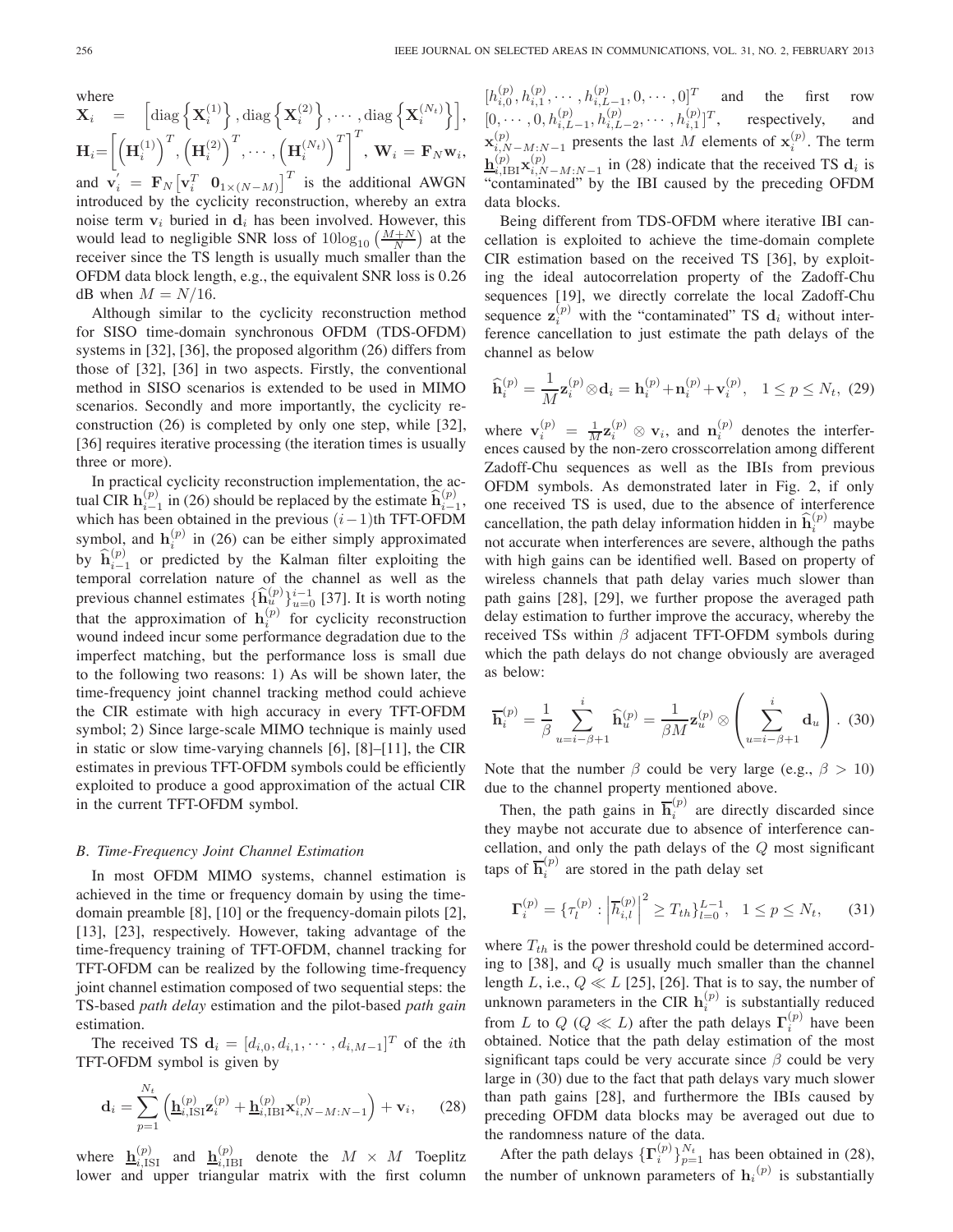reduced from  $L$  to  $Q$ , thus only a small amount of frequencydomain grouped pilots will be sufficient to estimate the Q channel path gains.

Due to the orthogonality of the grouped pilots among different transmit antennas, the received central pilots  $Y_{i,k}^{(p)}$ can be expressed by

$$
Y_{i,k} = \sum_{p=1}^{N_t} X_{i,k}^{(p)} H_{i,k}^{(p)} + W_{i,k} = H_{i,k}^{(p)} + W_{i,k}, \quad k \in \mathbf{G}^{(p)},
$$
\n(32)

where the signal model (10), the central pilots  $X_{i,k}^{(p)} = 1$  ( $k \in$   $G^{(p)}$ ),  $k \in G^{(p)}$ ,  $k \in G^{(p)}$ ,  $k \in G^{(p)}$ ,  $k \in G^{(p)}$ ,  $k \in G^{(p)}$ ,  $k \in G^{(p)}$ ,  $k \in G^{(p)}$ ,  $k \in G^{(p)}$ ,  $k \in G^{(p)}$ ,  $k \in G^{(p)}$ ,  $k \in G^{(p)}$ ,  $k \in G^{(p)}$  $\mathbf{G}^{(p)}$ ), and  $X_{i,k}^{(u)} = 0$  ( $u \neq p, k \in \mathbf{G}^{(p)}$ ) have been utilized.<br>Eq. (32) can be rewritten in a more compact matrix form as Eq. (32) can be rewritten in a more compact matrix form as

$$
\mathbf{Y}_i^{(p)} = \mathbf{F}_N^{(p)} \mathbf{h}_{i,\Gamma}^{(p)} + \mathbf{W}_i^{(p)}, \quad 1 \le p \le N_t,
$$
 (33)

where  $\mathbf{Y}_i^{(p)} = [Y_{i,g_0+Q_p}, Y_{i,g_1+Q_p}, \cdots, Y_{i,g_{G-1}+Q_p}]_{G\times 1}^T,$ <br>  $\mathbf{h}_{i,\Gamma}^{(p)} = [h_{i,\tau_0}^{(p)}, h_{i,\tau_1}^{(p)}, \cdots, h_{i,\tau_{Q-1}}^{(p)}]_{Q\times 1}^T$  denotes the "selected"<br>
CIR out of  $\mathbf{h}_i^{(p)}$  according to the path delays  $\$ matrix generated by selecting the  $\mathbf{G}^{(p)}$  rows and  $\mathbf{\Gamma}_i^{(p)}$ columns out of the DFT matrix  $\mathbf{F}_N$ , and  $\mathbf{W}_i^{(p)}$ <br> $\mathbf{W}_i^{(p)}$ columns out of the DFT matrix  $\mathbf{F}_N$ , and  $\mathbf{W}_{i}^{(p)} = [W_{i,g_0+O_p}^{(p)}, W_{i,g_1+O_p}^{(p)}, \cdots, W_{i,g_{G-1}+O_p}^{(p)}]_{G\times 1}^T$  is the AWGN vector. Note that the relationship (11) has been used to obtain (33).

It is clear from  $(33)$  that only  $Q$  unknown path gains in  $h_{i,\Gamma}^{(p)}$  have to be estimated by the G observations in  $Y_i^{(p)}$ . If  $G \geq Q$ , the Q (not L, and usually  $Q \ll L$ ) path gains of  $h_i^{(p)}$ can be estimated by the received central pilots  $Y_i^{(p)}$  as

$$
\widehat{\mathbf{h}}_{i,\Gamma}^{(p)} = \left(\mathbf{F}_N^{(p)}\right)^{\dagger} \mathbf{Y}_i^{(p)} = \left[\left(\mathbf{F}_N^{(p)}\right)^H \mathbf{F}_N^{(p)}\right]^{-1} \left(\mathbf{F}_N^{(p)}\right)^H \mathbf{Y}_i^{(p)}.
$$
\n(34)

Note that the pilot power boosting technique [1], whereby pilots use higher power than normal data, is more suitable for TFT-OFDM than CP-OFDM, since no obvious equivalent signal-to-noise ratio (SNR) degradation will be introduced in TFT-OFDM having much fewer pilots than CP-OFDM.

Combining the path delays  ${\{\Gamma_i^{(p)}\}}_{p=1}^{N_t}$  obtained in (31) based on the time-domain received TS  $\mathbf{d}_i$  and the path gains  $\{\widehat{\mathbf{h}}_{i,\Gamma}^{(p)}\}_{p=1}^{N_t}$  acquired in (34) based on the frequencydomain received pilots  $\{Y_i^{(p)}\}_{p=1}^{N_t}$ , the complete CIR estimates  $\{\hat{\mathbf{h}}_i^{(p)}\}_{p=1}^{N_t}$  for all the  $N_t$  transmit antennas could<br>be achieved by the proposed time-frequency joint channel be achieved by the proposed time-frequency joint channel estimation.

#### *C. Data Detection for TFT-OFDM*

After cyclicity reconstruction and the time-frequency joint channel estimation have been completed, the obtained OFDM symbol  $Y_i$  and the complete CIR estimates  $\{\widehat{\mathbf{h}}_i^{(p)}\}_{p=1}^{N_t}$  are fed<br>into the MIMO detector to recover the transmitted signals into the MIMO detector to recover the transmitted signals. In contrast to conventional detection algorithms for MIMO systems of small size, e.g., maximum-likelihood (ML) or maximum a posteriori (MAP) detectors whose complexity increases exponentially with the number of transmit antennas [8], we resort to the recently proposed low-complexity detection algorithms specially designed for large-scale MIMO

systems [8], [16], [39]–[42]. Among them, the first category algorithms based on the local neighborhood search includes the likelihood ascent search (LAS) [8], [39] and reactive tabu search (RTS) [16], which are aimed to achieve the near-ML performance. The second category algorithms approaching the near-MAP performance are based on message passing, e.g., the belief propagation (BP) algorithm [40], [41] and probabilistic data association (PDA) scheme [8], [42]. They all enjoy the preferred property of "large system behavior", i.e., the detection performance improves when the number of transmit antennas  $N_t$  becomes large. Since data detection algorithm is not the focus of this paper, we directly adopt the near-capacity RTS scheme with the low per-subcarrier complexity of  $\mathcal{O}(N_tN_r)$ . Please refer to [16] for more details about the RTS algorithm. Finally, the detected data are used by the channel decoder to ultimately recover the transmitted signal.

#### V. PERFORMANCE ANALYSIS

This section addresses the performance analysis of the proposed scheme, including the spectral efficiency of proposed TFT-OFDM scheme, the CRLB as well as the computational complexity of the time-frequency joint channel estimation method.

#### *A. Spectral Efficiency*

Due to the overhead caused by the time-domain guard interval (either CP in standard CP-OFDM or TS in the proposed TFT-OFDM) and the frequency-domain pilots, the spectral efficiency  $\eta_0$  of the proposed TFT-OFDM MIMO scheme normalized by the ideal case without any overhead [21], [43] can be expressed in the percentage notation as

$$
\eta_0 = \frac{U(N - K)}{U(N + M) + N_p + M - 1},\tag{35}
$$

where  $K = G((2d + 1) + (N_t - 1)(d + 1))$  is the number of used pilots in each OFDM data block.

For typical wireless digital television systems, large DFT size, e.g.,  $N = 4096$ , is usually adopted [30]. Since all channel models defined by ITU [27] and all channel models used for digital television system evaluation [31] have no more than six resolvable paths, we could assume  $G = Q = 6$  without loss of generality. However, in practical applications, the path number may be large, so we configure  $G = 10$  for system design with some margin. As mentioned in Section II-A, even we relax the quasi-static channel over the entire transmission frame to only one subframe,  $d = 0$  could be used for large-scale MIMO systems where the mobile channels are not varying very fast<sup>5</sup>.

Thus, for large-scale  $16 \times 16$  MIMO configuration, i.e.,  $N_t = N_r = 16$ , the number of used pilots in TFT-OFDM is  $K = 160$ , which is only 3.91% of the total subcarrier number  $N = 4096$ . If the channel is varying slowly, e.g., the grouped pilots in TFT-OFDM transmission frame can be inserted every three TFT-OFDM subframes (the corresponding channel estimate update frequency is still much higher than the

<sup>&</sup>lt;sup>5</sup>Note that the proposed TFT-OFDM can be also used over fast varying channels, whereby  $d = 1$  could be configured to alleviate ICI caused by the rapid channel variation [44].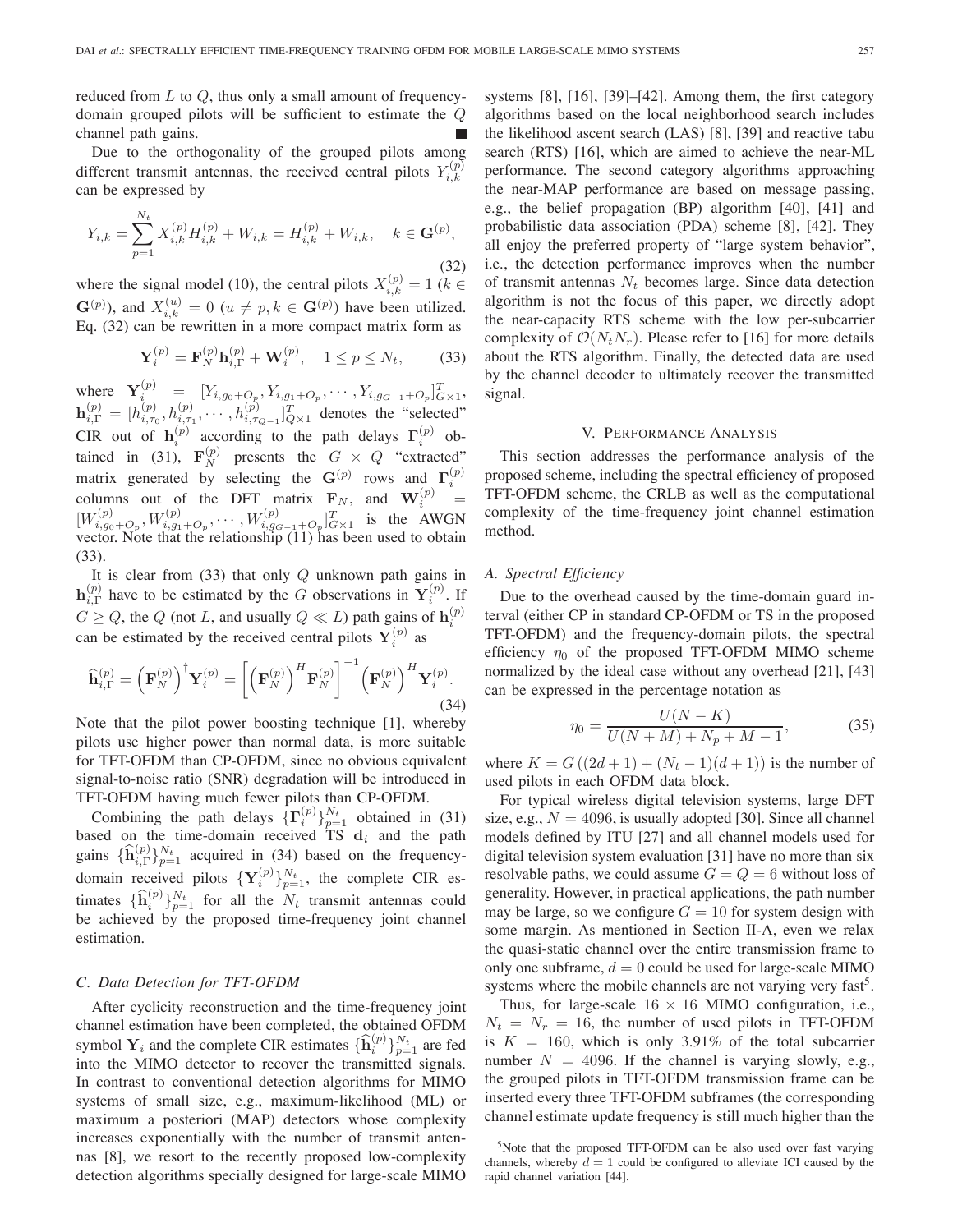TABLE I SPECTRAL EFFICIENCY IN MIMO SYSTEMS.

| Guard Interval Length | Frequency-domain pilots | Time-domain preamble | Proposed TFT-OFDM |
|-----------------------|-------------------------|----------------------|-------------------|
|                       | based MIMO [45]         | based MIMO [8]       | <b>MIMO</b>       |
| $M = N/16$            | $75\%$                  | 80%                  | 88.67%            |

time-domain preamble based scheme [8]), the pilot occupation ratio will be reduced to 1.30%. On the contrary, the Karhunen-Loeve theorem [24] requires that the number of frequencydomain pilot should be not smaller than the channel length L for frequency-domain channel estimation, and the pilot number increases linearly to be  $N<sub>t</sub>L$  in CP-OFDM MIMO systems due to the orthogonality requirement. This means that  $N_tL = 4096$  pilots occupying 100% of the total subcarriers are required in CP-OFDM MIMO systems when the typical guard interval length  $M = N/16$  is applied. No extra subcarrier is available if the number of transmit antennas  $N_t > 16$ . In practical applications [3], [5], [45], fewer pilots can be used due to interpolation can be used to estimate the CFR at data subcarriers at the cost of performance degradation. However, the pilot occupation ratio should be above a certain threshold to ensure reliable performance for large-scale MIMO systems. One typical threshold recommenced by LTE is that 25% subcarriers are used as pilots when  $N_t > 4$  [5]. Therefore, we can conclude that the proposed TFT-OFDM MIMO scheme has much higher spectral efficiency than standard CP-OFDM MIMO systems.

Compared with the time-domain preamble based schemes [8], [10] where the preamble should be frequently inserted (or equivalently, small subframe number will be adopted) in mobile environments, the subframe number  $U$ in the TFT-OFDM MIMO transmission frame can still be large due to the good channel tracking capability of the time-frequency joint channel estimation in every TFT-OFDM symbol. For example, 4 out of the total 29 OFDM symbols in a frame are dedicated for channel estimation in the  $12 \times 12$ MIMO experiment with the mobile speed of 10 km/h [10], while the simulation results in Section VI demonstrate that large  $U = 50$  could still ensure near-capacity performance for TFT-OFDM MIMO scheme over 30 km/h time-varying channel, whereby  $U = 4$  should be used for the timedomain preamble based iterative channel estimation/data detection system [8]. Although the actual spectral efficiency of practical systems may vary with different configurations, with those data addressed above, Table I clearly indicates that the proposed TFT-OFDM MIMO scheme outperforms its conventional counterparts in spectral efficiency.

Since every receive antenna could use the time-frequency joint channel estimation method to distinguish the channels between different transmit antennas and this specific receive antenna, the proposed TFT-OFDM transmission scheme could be used in both scenarios having small (even a single) or large number of receive antennas, and higher spectral efficiency than conventional solutions could be achieved in both cases.

# *B. Cramer-Rao Lower Bound ´*

The CRLB bound is the theoretical bound to evaluate the performance of practical estimation methods [33]. Since the AWGN vector  $\mathbf{W}_i^{(p)}$  in (33) is subject to the distribution AWGN vector  $\mathbf{W}_{i}^{(\nu)}$  in (33) is subject to the distribution<br>of  $CN(0, \sigma^{2}\mathbf{I}_{G})$ , the conditional probability density function (PDF) of  $Y_i^{(p)}$  with the given  $\mathbf{h}_{i,\Gamma}^{(p)}$  is

$$
\begin{split} \mathcal{P}_{\mathbf{Y}_{i}^{(p)}}\Big|\mathbf{h}_{i,\Gamma}^{(p)}\left(\mathbf{Y}_{i}^{(p)};\mathbf{h}_{i,\Gamma}^{(p)}\right) \\ &= \frac{1}{(2\pi\sigma^2)^{G/2}}\exp\left\{-\frac{1}{2\sigma^2}\Big\|\mathbf{Y}_{i}^{(p)} - \mathbf{F}_{N}^{(p)}\mathbf{h}_{i,\Gamma}^{(p)}\Big\|^{2}\right\}. \end{split} \tag{36}
$$

The Fisher information matrix [33] of (33) can then be derived as

$$
\begin{aligned}\n\left[\mathbf{J}\right]_{m,n} &\stackrel{\Delta}{=} -\mathrm{E}\left\{\frac{\partial^2 \mathrm{ln}\left(p_{\mathbf{Y}_i^{(p)}}\Big|\mathbf{h}_{i,\Gamma}^{(p)}\left(\mathbf{Y}_i^{(p)};\mathbf{h}_{i,\Gamma}^{(p)}\right)\right)}{\partial h_{i,\Gamma,m}^{(p)}\partial h_{i,\Gamma,n}^{(p)}}\right\} \\
&= \frac{1}{\sigma^2} \Bigg[\left(\mathbf{F}_N^{(p)}\right)^H \mathbf{F}_N^{(p)}\Bigg]_{m,n},\n\end{aligned} \tag{37}
$$

where  $h_{i,\Gamma,m}^{(p)}$  and  $h_{i,\Gamma,n}^{(p)}$  denotes the mth and nth entry of  $\mathbf{h}_{i,\Gamma}^{(p)}$ , respectively. Finally, according to the vector estimation theory [33], the CRLB of the unbiased estimator  $\hat{\mathbf{h}}_{i,\Gamma}^{(p)}$  is

$$
\text{CRLB} = \mathbf{E} \left\{ \left\| \widehat{\mathbf{h}}_{i,\Gamma}^{(p)} - \mathbf{h}_{i,\Gamma}^{(p)} \right\|^2 \right\} \geq \text{Tr} \left\{ \mathbf{J}^{-1} \right\}
$$

$$
= \sigma^2 \text{Tr} \left\{ \left( \left( \mathbf{F}_N^{(p)} \right)^H \mathbf{F}_N^{(p)} \right)^{-1} \right\}. \tag{38}
$$

Let  $\{\lambda_i\}_{i=0}^Q$  being the Q eigenvalues of the matrix  $\left(\mathbf{F}_N^{(p)}\right)^H \mathbf{F}_N^{(p)}$ , then, we have the following result according to the elementary linear algebra [46]

$$
\operatorname{Tr}\left\{ \left( \left( \mathbf{F}_{N}^{(p)} \right)^{H} \mathbf{F}_{N}^{(p)} \right)^{-1} \right\} = \sum_{i=1}^{Q} \lambda_{i}^{-1} = Q \left( \sum_{i=1}^{Q} \lambda_{i}^{-1} / Q \right)
$$

$$
\geq Q \left( Q / \sum_{i=1}^{Q} \lambda_{i} \right) = \frac{Q^{2}}{\operatorname{Tr}\left\{ \left( \mathbf{F}_{N}^{(p)} \right)^{H} \mathbf{F}_{N}^{(p)} \right\}},\tag{39}
$$

where the equality holds if and only if  $\lambda_1 = \lambda_2 = \cdots = \lambda_Q$ , which means that the matrix  $\mathbf{F}_{N}^{(p)}$  extracted from the standard DET matrix  $\mathbf{F}_{N}$  should have orthogonal columns. Obviously DFT matrix  $\mathbf{F}_N$  should have orthogonal columns. Obviously, the  $Q \times Q$  matrix  $\left(\mathbf{F}_N^{(p)}\right)$  $\int_{I}^{I} \mathbf{F}_{N}^{(p)}$  has identical diagonals equal to G, i.e.,  $\text{Tr} \left\{ \left( \mathbf{F}_N^{(p)} \right) \right\}$  $\Big)^H \mathbf{F}_N^{(p)}$  $\Big\} = GQ$ , so the CRLB of the proposed time-frequency joint channel estimator becomes

$$
\text{CRLB} = \mathcal{E}\left\{ \left\| \widehat{\mathbf{h}}_{i,\Gamma}^{(p)} - \mathbf{h}_{i,\Gamma}^{(p)} \right\|^2 \right\} = \frac{Q\sigma^2}{G}.
$$
 (40)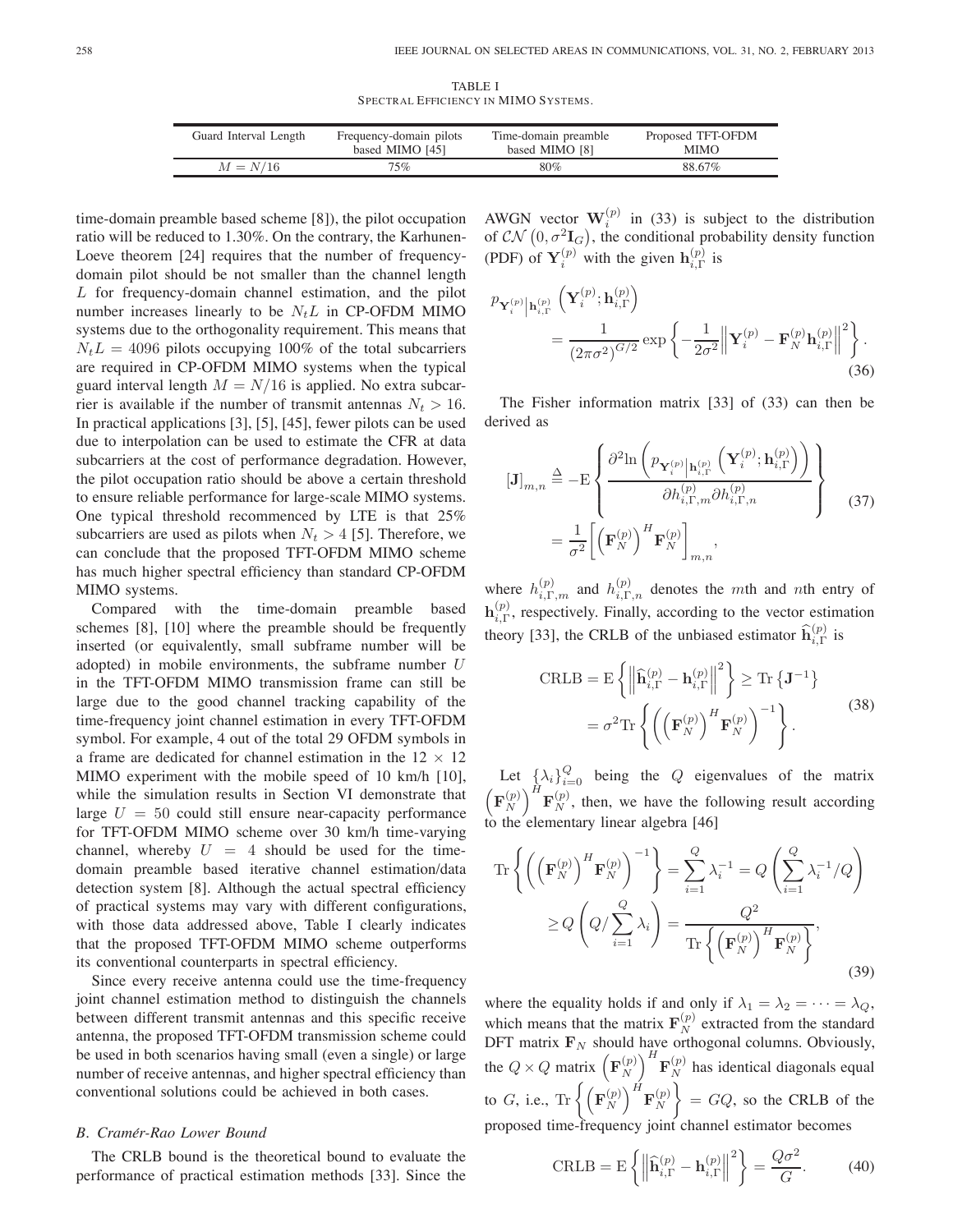It is worth noting that if the matrix  $\mathbf{F}_{N}^{(p)}$  does not have<br>thogonal columns, the MSE of the practical channel esorthogonal columns, the MSE of the practical channel estimator will not achieve the CRLB (40). However, due to the random positions of the central pilots in TFT-OFDM, the "extracted" matrix  $\mathbf{F}_N^{(p)}$  in the proposed scheme has imperfect but approximate orthogonal columns (or equivalently,  $\left(\mathbf{F}_N^{(p)}\right)^{T} \mathbf{F}_N^{(p)} \approx G\mathbf{I}_Q$ , so the CRLB could be asymptotically approached, which will be validated by the simulation results in Section VI. Also note that (40) implies that the increased number of transmit antennas  $N_t$  has little impact on the channel tracking performance, but the loss in spectral efficiency has to be paid according to (35).

# *C. Computational Complexity*

The computational complexity of the proposed timefrequency joint channel tracking scheme can be evaluated in terms of how many multiplications are required. The circular correlation of the preamble-based initial channel estimate  $\hat{h}_0$ in (17) can be efficiently realized by one  $N_p$ -point DFT (note that the DFT of the basic preamble **c** can be prestored at the receiver) and one  $N_p$ -point inverse DFT (IDFT) plus  $N_p$  multiplications. In the proposed scheme,  $N_p = N_t M$ . The cyclicity reconstruction (26) requires  $N_t$  times of  $M$ point linear convolution to compute the IBI between the TS and OFDM symbol to obtain  $\tilde{y}_i$ , where each M-point linear convolution can be implemented by one 2M-point DFT (note that the DFT of the local TSs  $\mathbf{z}_i^{(p)}$  and  $\mathbf{z}_{i-1}^{(p)}$  are also prestored at the receiver) and one  $2M$ -point IDFT plus  $2M$ prestored at the receiver) and one 2M-point IDFT plus 2M multiplications. Then, the  $N$ -point DFT is used to produce the frequency-domain OFDM symbol  $Y_i$  in (27). To acquire the TS-based path delay estimates  $\{\Gamma_i^{(p)}\}_{p=1}^{N_t}$  in (31),  $\{\overline{\mathbf{h}}_i^{(p)}\}_{p=1}^{N_t}$ <br>in (30) requires N<sub>t</sub> times of M<sub>-</sub>point circular correlation is-based pain delay estimates  $\mathbf{1}^T_i$   $f_{p=1}$  in (31),  $\mathbf{1}^T_i$   $f_{p=1}$ <br>in (30) requires  $N_t$  times of M-point circular correlation, which can be realized by one  $M$ -point DFT of  $\mathbf{d}_i$  and  $N_t$ times of M-point IDFT since all the DFT of local TSs  ${\bf z}_i^{(p)}\}_{p=1}^{N_t}$  are known to the receiver. The pilot-based path gain estimates  ${\hat{\mathbf{h}}}_{i,\Gamma}^{(p)}\}_{p=1}^{N_t}$  for all  $N_t$  transmit antennas in (34)<br>require  $N_r$  (*CO*<sup>2</sup>+2*O*<sup>3</sup>) multiplications to compute the Moore require  $N_t(GQ^2+2Q^3)$  multiplications to compute the Moore-Penrose inverse matrix of  $\mathbf{F}_{N}^{(p)}$  and  $N_tQG$  multiplications for matrix product. Finally, based on the path delays and path matrix product. Finally, based on the path delays and path gains for all the  $N_t$  transmit antennas,  $N_t$  times of N-point<br>DET is used to accurat the CIDs  $(\hat{\mathbf{L}}^{(p)})_{N_t}$  to the accura DFT is used to convert the CIRs  ${\{\hat{\mathbf{h}}_i^{(p)}\}}_{p=1}^{N_t}$  to the corresponding CFRs  $\{\widehat{\mathbf{H}}_i^{(p)}\}_{p=1}^{N_t}$ . Therefore, the overall complexity<br>of proposed channel estimation is  $\mathcal{O}(N_t N \log N) + \mathcal{O}(\alpha N_t)$ . of proposed channel estimation is  $\mathcal{O}(N_t N \log_2 N) + \mathcal{O}(\alpha N_t)$ where  $\alpha = GQ^2 + 2Q^3 + QG$ , which is a little higher than the complexity  $\mathcal{O}(N_t^2 N_r) + \mathcal{O}(N_t^3)$  that of the time-domain<br>based scheme [8] and the complexity  $\mathcal{O}(N_t M \log M)$ based scheme [8] and the complexity  $\mathcal{O}(N_t M \log_2 M)$  +  $\mathcal{O}(N_t)$  that of the frequency-domain solution [23].

#### VI. SIMULATION RESULTS

This section investigates the performance of the proposed TFT-OFDM scheme for large-scale MIMO systems in mobile multipath channels. For performance comparison, the proposed TFT-OFDM scheme for large-scale MIMO systems is compared with its conventional counterparts based on CP-OFDM with frequency-domain comb-type pilots [45] and time-domain preamble based iterative channel estimation/data detection scheme in [8], respectively. Note that the spectral efficiency of those three different schemes has been specified in Table I. All those three systems have the same  $16 \times 16$ MIMO configuration working with the signal bandwidth of 7.56 MHz at the central radio frequency of 770 MHz. The system parameters for TFT-OFDM MIMO scheme are consistent with those specified in Section V-A, e.g.,  $N = 4096$ ,  $M =$  $4096/16 = 256$ ,  $U = 10$ ,  $G = 10$ ,  $d = 0$ . For all schemes, we adopt the spectrally-efficient non-orthogonal space-time block code (STBC) [47], since it could simultaneously achieve full transmit diversity as well as full rate. As mentioned before, the RTS algorithm [16] is employed for data detection. Since almost all practical OFDM systems use channel coding for reliable performance, we adopt the powerful low-density parity-check (LDPC) code with the block length of 64, 8000 bits and code rate of 2/3 as specified by the standard [30]. The well-known iterative decoding algorithm called belief propagation (BP) [48] is used with the maximum iteration number of 50. The quadrature phase shift keying (QPSK) modulation scheme is simulated. Two typical 6-tap multipath channel models named Brazil D [31] and Vehicular B [27] are used. The first channel has the maximum delay spread of 20  $\mu s$ , while the later one having the 0 dB echo at the delay of 5.86  $\mu s$  is deeply frequency-selective characterizing the single frequency network (SFN) environment. The channels associated with different transmit-receive antenna pairs are assumed independent. The mobile velocities of 5 km/h (outdoor walking speed) and 30 km/h (vehicle speed in urban areas) are considered<sup>6</sup>. For the preamble-based transmission scheme with channel estimation errors, the capacity lower bound  $C$ has been theoretically proved as [49]

$$
C \ge \eta_0 \mathbf{E} \left[ \log \det \left( \mathbf{I}_{N_t} + \frac{\gamma^2 M}{N_t (1 + \gamma) + \gamma M} \frac{\widehat{\mathbf{H}} \widehat{\mathbf{H}}^H}{N_t \sigma_{\widehat{\mathbf{H}}}^2} \right) \right], \quad (41)
$$

where  $\sigma_{\hat{H}}^2 = 1/N_tN_rE\left[\text{tr}(\hat{H}\hat{H}^H)\right]$ , and  $\gamma$  is the average received SNR. Note that (41) is different from the ideal capacity bound under perfect channel state information (CSI) at the receiver [39], and the minimum SNR for a given capacity  $C$  can be obtained from (41).

Firstly, we evaluate the averaged path delay estimation over multipath channels. Fig. 2 and Fig. 3 show the simulation results with the SNR of 5 dB over the Brazil D [31] and Vehicular B channel [27], respectively. The actual channel is also plotted for comparison. We can observe that although the rough channel estimates are not accurate due to the absence of interference cancellation, the path delay information of the actual channel could be preserved well, especially when  $\beta$ becomes large (as discussed in Section II-B,  $\beta$  could be very large, e.g.,  $\beta = 10$  is adopted in the simulation). It should be pointed out that for channels whose active taps are all of relatively high gains (e.g., the Brazil D channel in Fig. 2), the proposed scheme could accurately identify the path delays even when  $\beta = 1$ , while for channels having very small active taps (e.g., the Vehicular B channel in Fig. 3, whereby the smallest path has 22 dB lower power than the largest one), large  $\beta$  is required for accurate path delay estimation. Note

<sup>6</sup>The mobile speed of 10 km/h is evaluated in the  $12 \times 12$  large-scale MIMO experiment in [10].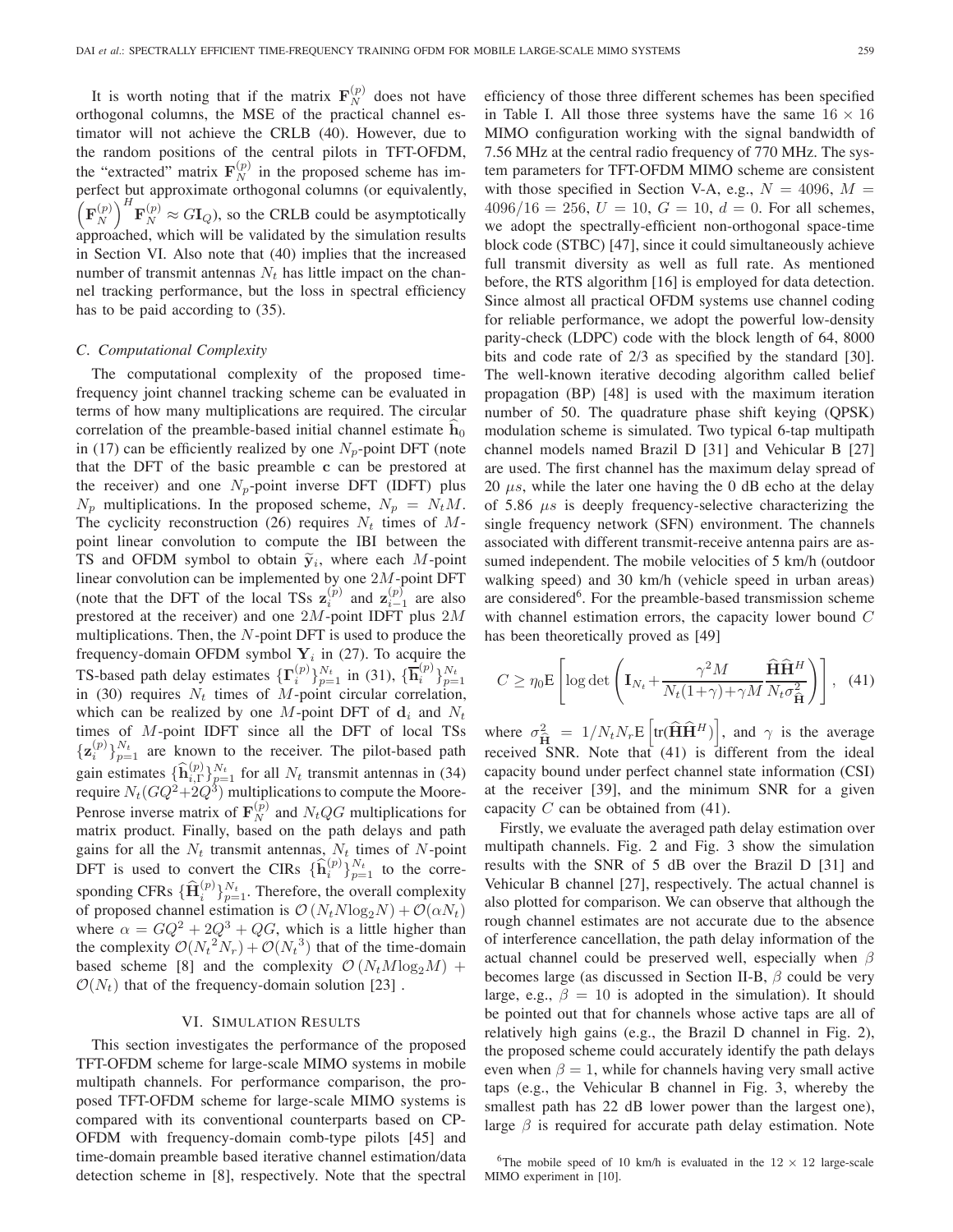

Fig. 2. Averaged path delay estimation over Brazil D channel.



Fig. 3. Averaged path delay estimation over Vehicular B channel.

that if the power of certain path is too small, it can be viewed as noise and will be ignored.

We then investigate in Fig. 4 the MSE performance of the proposed time-frequency joint channel estimation for TFT-OFDM in large-scale MIMO systems over the Brazil D channel with the receiver velocity of 5 km/h. For comparison, we also include the MSE performance of CP-OFDM with comb-type pilots and the time-domain preamble based iterative channel estimation/data detection scheme for large-scale MIMO systems [8]. In addition, the theoretical CRLB derived in (40) is also plotted as the benchmark for comparison. It is clear that TFT-OFDM outperforms CP-OFDM and TDS-OFDM by about 5 dB when the channel estimation MSE  $10^{-2}$ is considered, and performs 3 dB better than [8]. Also we could observe that the proposed channel estimation performs closely to the theoretical CRLB with a small SNR gap, which



Fig. 4. MSE performance comparison between the proposed time-frequency joint channel estimation method for TFT-OFDM with the conventional schemes.

is caused by the fact that the "extracted" DFT matrix  $\mathbf{F}_N^{(p)}$  has imperfect but approximate orthogonal columns imperfect but approximate orthogonal columns.

Fig. 5 compares the LDPC coded bit error rate (BER) performance of TFT-OFDM MIMO system with its counterparts over the Brazil D channel with the receiver velocity of 5 km/h. The BER with perfect ideal channel state information (CSI) is also included as the performance lower bound of practical systems. In addition, as the performance limit, the minimum SNR of 7.1 dB derived to attain the theoretical ergodic capacity (41) for training-based transmission [8] is also plotted as the benchmark for comparison. It is clear that the proposed TFT-OFDM scheme obviously outperforms the conventional schemes dependent on only time or frequency-domain training information. For example, at the coded BER of  $10^{-4}$ , the proposed TFT-OFDM MIMO scheme outperforms CP-OFDM MIMO by the SNR gain of 1.9 dB, and performs 1.4 dB better than the large-scale MIMO scheme with time-domain preamble [8]. We can also find that TFT-OFDM with the proposed time-frequency joint channel estimation is about 1.2 dB away from the ideal CSI case. Moreover, TFT-OFDM performs only about 2.1 dB away from the theoretical bound, which indicates the near-capacity performance of the proposed scheme.

Fig. 6 shows the coded BER performance over the Vehicular B channel with the mobile speed of 30 km/h, which emulates the doubly-selective fading channel. Unlike the conventional large-scale MIMO scheme [8] whose performance degrades about 1.0 dB at the BER of  $10^{-4}$  when mobile speed is increased from 5 km/h to 30 km/h, only 0.1 dB penalty will be paid by the proposed scheme under the same condition. This is caused by that [8] requires the quasi-static channel over the entire transmission frame of large duration, while our proposal could support the application scenarios where the channel is varying not only within the large-size frame, but also within in the small-size subframe. Therefore, we can conclude that the proposed TFT-OFDM scheme for large-scale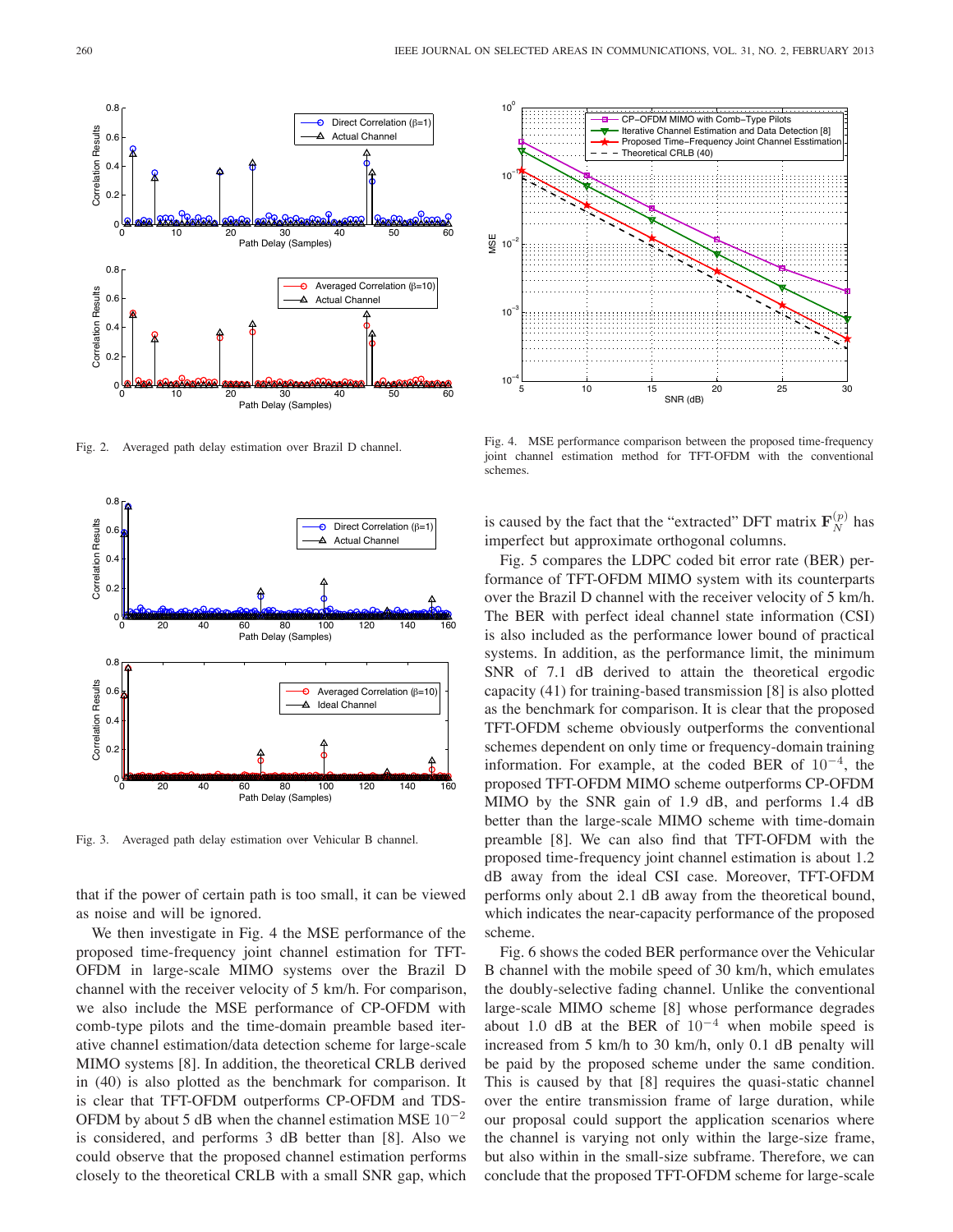

Fig. 5. BER performance comparison between the proposed TFT-OFDM MIMO scheme and its counterparts over the Brazil D channel with the receiver velocity of 5 km/h.

MIMO systems is robust to fast channel variation, and more obvious performance gain could be expected when the channel is varying faster.

The proposed TFT-OFDM MIMO scheme has superior performance to CP-OFDM MIMO because the time-frequency joint channel estimation could achieve the complete CIR information with high accuracy, while the pilot-based CFR estimation in CP-OFDM MIMO would incur some errors due to interpolation, especially when the channel is deeply frequency-selective and only a small amount of frequencydomain pilots can be used in large-scale MIMO systems. The reason for the performance gain over the iterative channel estimation/data detection scheme in [8] because the latter one assumes quasi-static channel during the entire transmission frame, which deviates a lot from the actual mobile channels. In contrast to the result that CP-OFDM with comb-type pilots performs worse than the time-domain preamble based iterative channel estimation/data detection scheme when the mobile speed is low (e.g., 5 km/h in Fig. 5), CP-OFDM outperforms the preamble based scheme [8] because the frequency-domain pilots within every OFDM symbol could update the CSI more frequently than the time-domain preamble based scheme when the channel is varying fast (e.g., 30 km/h in Fig. 6). Since the spectral efficiency of TFT-OFDM MIMO is higher than its counterparts as addressed in Section V-A, the proposed scheme achieves high spectral efficiency as well as reliable performance due to the time-frequency joint processing.

#### VII. CONCLUSIONS

In this paper, we propose the spectrally efficient TFT-OFDM transmission scheme for large-scale MIMO systems to solve the high-dimensional channel estimation issue in mobile environments. Without cyclic prefix, TFT-OFDM has training information in both the time and the frequency domains for every OFDM symbol, and the frequency-domain grouped pilots occupy much fewer subcarriers than that in common



Fig. 6. BER performance comparison between the proposed TFT-OFDM MIMO scheme and its counterparts over the Vehicular B channel with the receiver velocity of 30 km/h.

CP-OFDM MIMO systems. This is achieved by the timefrequency joint channel estimation method, whereby the path delays are firstly acquired by the time-domain received TSs without interference cancellation, then there remains much fewer channel parameters to be estimated by fewer frequencydomain pilots. The transmission frame structure composed of one preamble and the subsequent TFT-OFDM symbols could provide efficient channel tracking and data detection in MIMO systems. This paper proves the unification of the time- and frequency-domain channel estimation based on the preamble, and derives CRLB of proposed time-frequency joint channel estimation. Simulation results indicate that the proposed scheme enjoys the BER performance close to the theoretical ergodic capacity. The proposed TFT-OFDM MIMO scheme can be also directly applied in multiple access systems in both the uplink and downlink, and the principle of joint time-frequency processing behind TFT-OFDM can be adapted for other OFDM MIMO systems (including large- and smallscale systems) to achieve higher spectral efficiency as well as more reliable performance over severe fading channels.

#### **ACKNOWLEDGMENTS**

The first author would like to thank Prof. Feifei Gao for his valuable support for this paper. The authors would like to thank the Guest Editor and the anonymous reviewers for their helpful comments and suggestions to improve the quality of this manuscript.

#### APPENDIX PROOF OF (15) AND (16)

We rewrite  $(14)$  as below:

$$
MSE = \sigma^2 \text{tr}\left\{ \left( \mathbf{c}_0^H \mathbf{c}_0 \right)^{-1} \right\}. \tag{42}
$$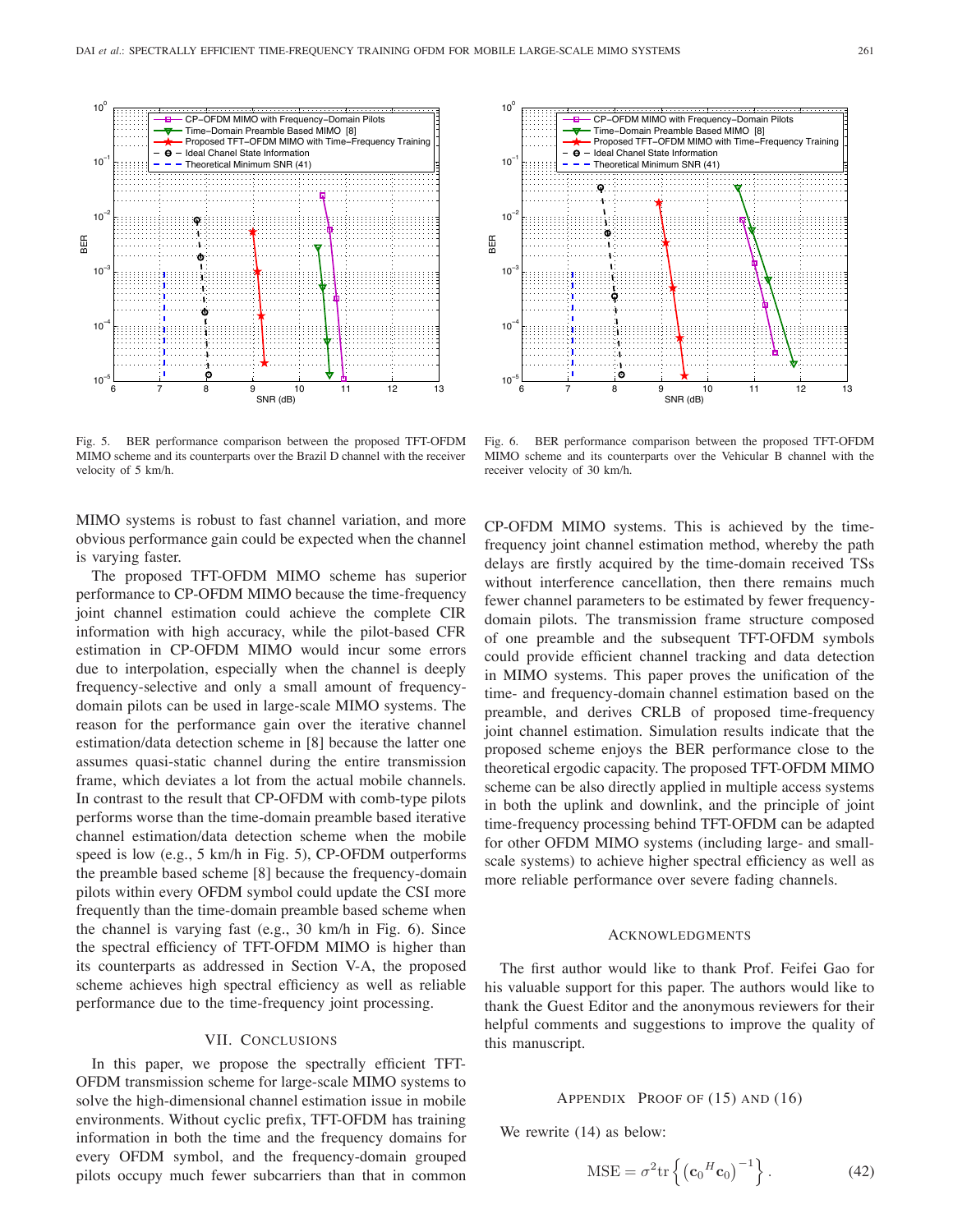Let  $\mathbf{A} = (\mathbf{c}_0^H \mathbf{c}_0)^{-1}$ , since  $\mathbf{c}_0 = [\mathbf{c}_0^{(1)}, \mathbf{c}_0^{(2)}, \cdots, \mathbf{c}_0^{(N_t)}]$ , the  $N_p \times N_p$  matrix **A** could be denoted as<sup>7</sup>

$$
\mathbf{A} = \begin{bmatrix}\n\left(\mathbf{c}_0^{(1)}\right)^H \mathbf{c}_0^{(1)} & \left(\mathbf{c}_0^{(1)}\right)^H \mathbf{c}_0^{(2)} & \cdots & \left(\mathbf{c}_0^{(1)}\right)^H \mathbf{c}_0^{(N_t)} \\
\left(\mathbf{c}_0^{(2)}\right)^H \mathbf{c}_0^{(1)} & \left(\mathbf{c}_0^{(2)}\right)^H \mathbf{c}_0^{(2)} & \cdots & \left(\mathbf{c}_0^{(2)}\right)^H \mathbf{c}_0^{(N_t)} \\
\vdots & \vdots & \ddots & \vdots \\
\left(\mathbf{c}_0^{(N_t)}\right)^H \mathbf{c}_0^{(1)} & \left(\mathbf{c}_0^{(N_t)}\right)^H \mathbf{c}_0^{(2)} & \cdots & \left(\mathbf{c}_0^{(N_t)}\right)^H \mathbf{c}_0^{(N_t)}\n\end{bmatrix}_{N_p \times N_p}
$$

By denoting the *n*th diagonal entry of **A** as  $A(n)$ , (42) can be further expressed as

MSE = 
$$
\sigma^2 \sum_{n=1}^{N_p} A(n) \ge \sigma^2 N_p \sqrt[N_p]{\prod_{n=1}^{N_p} A(n)},
$$
 (43)

where the equality holds if and only if all the diagonal entries of **A** are identical, i.e.,

$$
A(1) = A(2) = \dots = A(N_p).
$$
 (44)

According to the Hadamard inequality [50], we have

$$
\prod_{n=1}^{N_p} A(n) \ge \det{\mathbf{A}},\tag{45}
$$

where the equality holds if and only if **A** is a diagonal matrix, which indicates that  $A^{-1}$  is also a diagonal matrix, i.e., the off-diagonal elements of **A** should be zero:

$$
\left(\mathbf{c}_0^{(i)}\right)^H \mathbf{c}_0^{(j)} = \mathbf{0}_M, \quad i \neq j. \tag{46}
$$

Due to the perfect autocorrelation property of the Zadoff-Chu sequence [19], we have

$$
\left(\mathbf{c}_0^{(i)}\right)^H \mathbf{c}_0^{(i)} = N_p \mathbf{I}_L, \quad 1 \le i \le N_t. \tag{47}
$$

Combining (46) and (47), we have

$$
\mathbf{c}_0{}^H \mathbf{c}_0 = \mathbf{A}^{-1} = N_p \mathbf{I}_{N_p} = N_t L \mathbf{I}_{N_t L}.
$$
 (48)

So the optimal design criterion (15) is proved.

Again, by using the Hadamard inequality, we have

$$
\det{\{\mathbf{A}^{-1}\}} = (\det{\{\mathbf{A}\}})^{-1} \le N_p^{N_p}.
$$
 (49)

Thus,

$$
\det\{\mathbf{A}\} \ge \left(\frac{1}{N_p}\right)^{N_p},\tag{50}
$$

where the equality holds if and only if **A** is a diagonal matrix.

Substituting (45) and (50) into (43), we finally obtain the minimum MSE of the channel estimator as below

$$
\text{MSE}_{\text{min}} = \sigma^2 \text{tr}\left\{\frac{1}{N_t L} \mathbf{I}_{N_t L}\right\} = \sigma^2. \tag{51}
$$

So (16) is proved.

One remark to make is that, the optimal preamble design criterion (15) and the corresponding minimum MSE (16) are consistent with the results in [13], but the proof technique in this paper differs from that in [13]. Here we acquire the optimal design criterion based on minimizing the MSE, and

<sup>7</sup>Note that  $N_p = N_t M = N_t L$  as described in Section II.

the Hadamard inequality is used to avoid the inversion of the matrix with large size, while [13] obtained the optimal design criterion based on maximizing the mutual information, and the arithmetic-harmonic means inequality are exploited for the proof.

#### **REFERENCES**

- [1] G. Stuber, J. Barry, S. Mclaughlin, Y. Li, M. Ingram, and T. Pratt, "Broadband MIMO-OFDM wireless communications," *Proc. IEEE*, vol. 92, no. 2, pp. 271–294, Feb. 2004.
- [2] L. Dai, Z. Wang, and Z. Yang, "Next-generation digital television terrestrial broadcasting systems: Key technologies and research trends," *IEEE Commun. Mag.*, vol. 50, no. 6, pp. 150–158, Jun. 2012.
- [3] *IEEE Standard for Information Technology-Part 11: Wireless LAN Medium Access Control (MAC) and Physical Layer (PHY) Specifications Amendment: Enhancements for Higher Throughput*. IEEE Standard 802.11n-2009, Oct. 2009.
- [4] *IEEE Standard for Local and Metropolitan Area Networks Part 16: Air Interface for Broadband Wireless Access Systems*. IEEE Standard 802.16-2009, May 2009.
- [5] *3rd Generation Partnership Project; Technical Specification Group Radio Access Network; Evolved Universal Terrestrial Radio Access (E-UTRA) and Evolved Universal Terrestrial Radio Access Network (E-UTRAN); Overall description; Stage 2 (Release 8)*. 3GPP TS 36.300, V8.5.0, May 2008.
- [6] F. Rusek, D. Persson, B. K. Lau, E. G. Larsson, O. Edfors, F. Tufvesson, and T. L. Marzetta, "Scaling up MIMO: Opportunities and challenges with very large arrays," *IEEE Signal Process. Mag.*, 2012. (in press).
- [7] M. Matthaiou, N. Chatzidiamantis, and G. Karagiannidis, "A new lower bound on the ergodic capacity of distributed MIMO systems," *IEEE Signal Process. Lett.*, vol. 18, no. 4, pp. 227–230, Apr. 2011.
- [8] S. K. Mohammed, A. Zaki, A. Chockalingam, and B. S. Rajan, "Highrate space–time coded large-MIMO systems: Low-complexity detection and channel estimation," *IEEE J. Sel. Topics Signal Process.*, vol. 3, no. 6, pp. 958–974, Dec. 2009.
- [9] T. Marzetta, "Noncooperative cellular wireless with unlimited numbers of base station antennas," *IEEE Trans. Wireless Commun.*, vol. 9, no. 11, pp. 3590–3600, Nov. 2010.
- [10] H. Taoka and K. Higuchi, "Experiments on peak spectral efficiency of 50 bps/Hz with 12-by-12 MIMO multiplexing for future broadband packet radio access," in *4th IEEE International Symposium on Communications, Control and Signal Processing (ISCCSP'10)*, 2010, pp. 1–6.
- [11] G. Breit and et al., *802.11 ac Channel Modeling*. IEEE 802.11 TGac: Very High Throughput below 6GHz Group doc. 09/0088, Jan. 2009.
- [12] J. Koivunen, "Characterisation of MIMO propagation channel in multilink scenarios," *MS Thesis, Helsinki University of Technology, Helsinki, Finland*, Dec. 2007.
- [13] I. Barhumi, G. Leus, and M. Moonen, "Optimal training design for MIMO OFDM systems in mobile wireless channels," *IEEE Trans. Signal Process.*, vol. 51, no. 6, pp. 1615–1624, Jun. 2003.
- [14] J. Ahn, H. Lee, and K. Kim, "A near-ML decoding with improved complexity over wider ranges of SNR and system dimension in MIMO systems," *IEEE Trans. Wireless Commun.*, vol. 11, no. 1, pp. 33–37, Jan. 2012.
- [15] C. Knievel, M. Noemm, and P. Hoeher, "Low-complexity receiver for large-MIMO space-time coded systems," in *IEEE Vehicular Technology Conference (VTC Fall)*, Sep. 2011, pp. 1–5.
- [16] T. Datta, N. Srinidhi, A. Chockalingam, and B. S. Rajan, "Randomrestart reactive tabu search algorithm for detection in large-MIMO systems," *IEEE Commun. Lett.*, vol. 14, no. 12, pp. 1107–1109, Dec. 2010.
- [17] P. Som, T. Datta, N. Srinidhi, A. Chockalingam, and B. S. Rajan, "Lowcomplexity detection in large-dimension MIMO-ISI channels using graphical models," *IEEE J. Sel. Topics Signal Process.*, vol. 5, no. 8, pp. 1497–1511, Dec. 2011.
- [18] O. Rousseaux, G. Leus, P. Stoica, and M. Moonen, "Gaussian maximumlikelihood channel estimation with short training sequences," *IEEE Trans. Wireless Commun.*, vol. 4, no. 6, pp. 2945–2955, Nov. 2005.
- [19] L. Bomer and M. Antweiler, "Perfect N-phase sequences and arrays," *IEEE J. Sel. Areas Commun.*, vol. 10, no. 4, pp. 782–789, May 1992.
- [20] D. Sarwate, "Bounds on crosscorrelation and autocorrelation of sequences," *IEEE Trans. Inf. Theory*, vol. 25, no. 6, pp. 720–724, Nov. 1979.
- [21] L. Dai, Z. Wang, and S. Chen, "A novel uplink multiple access scheme based on TDS-FDMA," *IEEE Trans. Wireless Commun.*, vol. 10, no. 3, pp. 757–761, Mar. 2011.